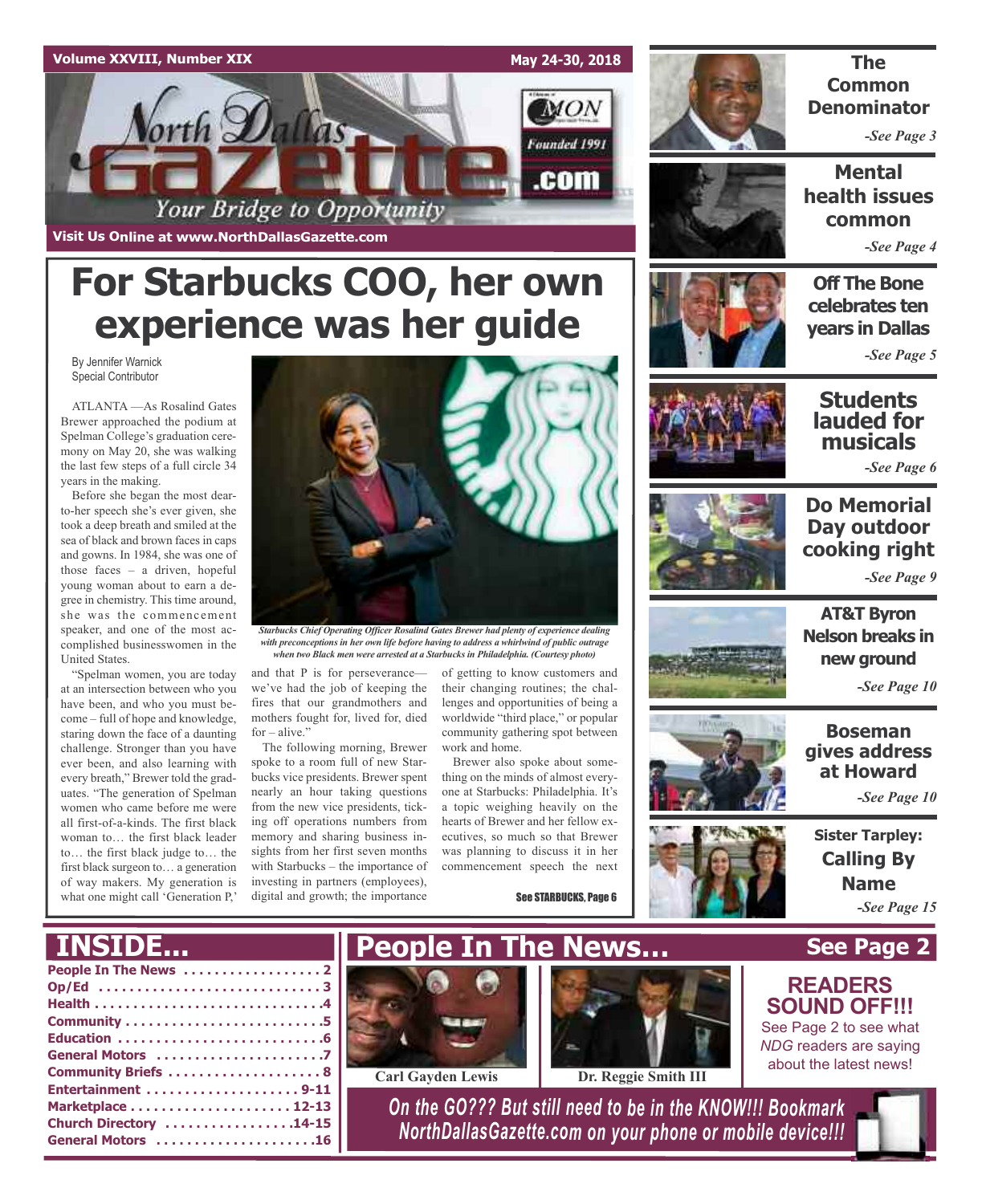### **People in the News www.NorthDallasGazette.com**

## **Carl Gayden Lewis**

BILOXI, MS (Black-News.com) -- According to the Centers for Disease Control and Prevention (CDC), more than 12 million U.S. children are obese. This accounts for nearly one in six school- aged children. From music to video games, living in the digital age comes with its pros and cons. One former hip-hop producer and industry veteran seeks to use fitness conscious music to get kids active.

Made for children ages four to 11, Carl Gayden Lewis, veteran music producer, has created Fitness



Fun to inspire, motivate, entertain, and inform kids through music and exercise. The songs are about the importance of daily physical activity, good nutrition, bullying and more.

"I've been in the music

industry for more than 20 years," said Lewis, producer, Fitness Fun and creator, Positive Kids Songs. "In 2014, I transitioned to children's media and was truly bothered by what I saw. Kids didn't have enough positive influences in entertainment. Fitness Fun is my response to that. I created a source for positivity and delivered it through music kids can really enjoy."

According to the CDC, obese children have an increased risk of developing a range of health problems, including high blood pressure and high cholesterol, which are both risk factors

for heart disease. Research also shows that obese children are at increased risk of being bullied and suffering from depression. A physical activity lifestyle coupled with a healthy diet can promote and lead to healthier living.

Mississippi has had a long-standing place at the top of the list in the United States when it comes to childhood and adult obesity. Although the rate has declined over the past decade, the obesity rate is still high. With nearly 40 percent of students in K-5th grade being overweight or obese, that is still a 13 percent decrease since 2015.

A Mississippi native, Lewis has dedicated years to improving the quality of living for children in his area. From back to school backpack drives to holiday toy drives and free music campaigns, Lewis has worked with organizations to help them use positive music and entertainment to engage children and help them live a healthier, more active lifestyle.

Children are exposed to thousands of messages on a daily basis. Recognized by Parents' Choice Awards as a Parents' Choice Approved resource, Fitness Fun is a healthy and positive alternative. To learn more about

Fitness Fun or to purchase a CD, please visit www.positivekidsongs.com

Started by former music producer Carl Lewis, Positive Kids Songs was created in 2013. As an Internetbased company, Positive Kids Songs, was created to inspire and engage children to get active and build a strong sense of self-esteem. Having partnered with the Gulf Coast Community Action Agency and Five County Child Development Program, Inc., Fitness Fun was created to support former First Lady Michelle Obama's fight against childhood obesity.

### **Dr. Reggie Smith III**

(BlackNews.com) -- The United States Distance Learning Association (USDLA) Board of Directors named Dr. Reggie Smith III as its new CEO/Executive Director effective July 1, 2018, making him the first African American to lead the organization in its history.

Smith replaces Dr. John Flores, who announced his retirement as CEO / Executive Director effective July 1, 2018 at its recent annual national conference in Indianapolis, IN. A transition support team has been established since the USDLA



headquarters will move from Boston to Washington, D.C. as part of the leadership transition.

"It is an honor to follow in the footsteps of Dr. Flores," said Dr. Smith about his predecessor. "He is a legend in the field and I plan to leverage the tremendous work he has done to continuously expand USDLA globally."

Flores, who had served in the post for more than 20 years, had been the heart and soul of USDLA and had positioned the organization to become globally recognized as a voice and force supporting all aspects of the distance learning industry. His tenure was marked with outstanding success through steady membership enrollment, sponsorship growth, and revenue generation.

"It is with mixed feelings

I announce my retirement, but I look forward to the next chapter in my life," Flores said. "It has been a wonderful journey with USDLA and I have met hundreds of terrific colleagues. I want to especially thank all USDLA Boards of Directors I have worked with over the years. It has truly been my honor to have served the Association."

"I've known both Dr. Flores and Dr. Smith for over a decade and I'm certain the transition will be seamless," said Pat Cassella, USDLA President. "I am working with Reggie daily to move USDLA along and the

board is confident in his abilities as we continue to grow it as a premier organization for the entire distance / online learning profession globally."

"I am excited that Dr. Smith will be succeeding me," Flores said. "He has been a longtime friend and colleague and I am sure he will continue to maintain and lead the Association in a most positive and productive way."

Prior to his appointment, Smith served as Chair Emeritus of the USDLA Board of Directors providing board leadership to the association, members, and

partners. In 2009 and 2010 respectively, Smith was elected as the association's first African-American president and then chairman.

Over the years, Smith, who is a recognized authority on media and telecommunications issues has served as presenter, keynote or judge at various events and conferences worldwide and has been recognized for his distinguished service in supporting distance learning, including the USDLA Hall of Fame Award, Black Engineer of the Year Award

See SMITH, Page 12

## **NDG Readers Sound Off...**

### **Tips for Finding the Right School for Your Child**

These are some great tips for finding a school for my kids. I like how you said that after you make a list of requirements, you can start visiting schools themselves. Meeting teachers and administrators in person is the best way I see to find the right education program.

*- Ridley Fitzgerald*

### **Counterfactual textbooks hurt Texas students**

There he goes again trying to teach how slavery was all bad when TX text-



books clearly disagree @JohnsonForTexas *-- @DavidTaffet* via Twitter *(Editor's Note: He did confirm this was a tongue in cheek comment in a later tweet)*

FTR, I'm a hard pass on using tax-payer money to publish lies. In fact, it infuriates me. The textbooks need to be accurate. Lying about slavery is disgusting. So is lying about cancer. We need to fix this nonsense, it hurts everybody. Yep It's hard to unring a bell Our students deserve accurate books. & thx Eric for speaking out & bringing this to our

attn *-- @dj\_ewi*

Love or hate a story we ran, the NDG team wants to hear from you! Comment on one of our stories on the website, Tweet us or share your thoughts on Instagram. You also can send an email to editor@northdallasgazette.com

**To share your opinion visit NorthDallasGazette.com**

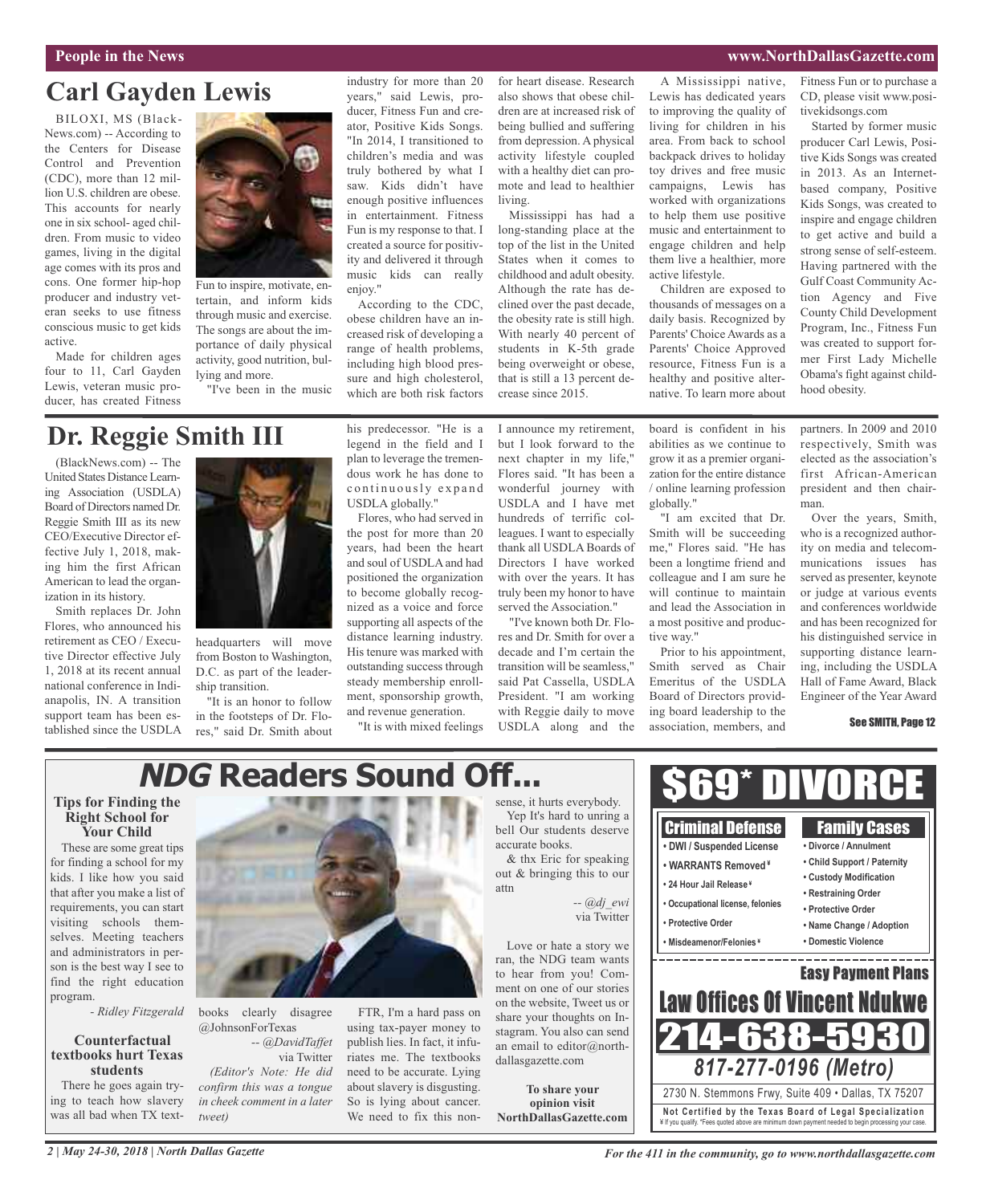### **www.NorthDallasGazette.com Op-Ed**



P.O. Box 763866 - Dallas, Texas 75376-3866 Phone: 972-432-5219 - Fax: 972-509-9058

*"Do what you say you are going to do ... when you say you are going to do it."*

**Publisher's Office:** publisher@northdallasgazette.com

**Sales Department:** marketing@northdallasgazette.com 972-509-9049

### **Editorial Department:** editor@northdallasgazette.com

### **Online:**

www.NorthDallasGazette.com www.twitter.com/NDGEditor www.facebook.com/NorthDallasGazette www.pinterest.com/NDallasGazette www.instagram.com/NorthDallasGazette

### STAFF

**Religious/ Marketing Editor** *Shirley Demus Tarpley ("Sister Tarpley")*

> **Columnist** *Ed Gray A.D. Jenkins*

**Contributing Writers** *Jackie Hardy Rachel Hawkins Dwain Price Terri Schlichenmeyer Nicole Scott David Wilfong*

**Chairman Emeritus** *Jim Bochum 1933 – 2009*

**Published By** *Minority Opportunity News, Inc.*

> **Web Master** *Todd Jones*

**Community Marketing** *Nadina Davis*

**Account Executive** *Ana Comacho*

**Production** *David Wilfong*

**Editor** *Ruth Ferguson*





*in July 1991, by Mr.Jim Bochum and Mr.Thurman R. Jones. North Dallas Gazette is a wholly owned subsidairy of Minority Opportunity News, Inc.*

## **The Common Denominator**



I can recall observing some loyal Dallas Cowboys' fans at a football game versus the New Orleans Saints. Most fans were outfitted in their game jerseys, t-shirts and hats displaying their commitment to the Cowboys. Now my thoughts were even more curious as I begin to explore some possibilities.

Let's focus on 100 Cowboys fan for example. I feel it is safe to say all 100 fans were hoping for a Cowboys win.

Out of 100 Cowboys fans:

• Maybe 33 believe in corporal punishment in public schools.

• Maybe 38 support the right to abort an unborn child.

• Maybe 41 are Republicans, 40 are Democrats, and 19 are Independent.

• Maybe 20 favors jazz, 20 prefer R&B, 20 favors rap, 20 sides with country and 20 desires gospel music. • Maybe 63 believe in gun control.

• Maybe 28 are smokers. • Maybe 51 drinks alcohol.

My point is simple, regardless of opposing point of views and opinions, all 100 of the Cowboys fans were pulling for a victory. All are hoping for the defense, offense and special teams to perform well

enough to overcome the opponent.

Given the numbers from the examples above, they were on the same page when it came to rooting for the Cowboys. Therefore, the Cowboys are the Common Denominator. Their differences do not come into play when it boils down to cheering for a football team, neither should it matter when it comes to doing the right thing. If sports brings us together, then doing what's right should do the same.

Dr. Martin Luther King, Jr. said it the best: "The time is always right to do what is right."

So what are you waiting on? This appeal is no attempt to legislate anyone's behavior, but I am promoting conscious positive

thoughts. This suggestion provides an excellent opportunity to empower your mental ability to many aspects of your life.

The Common Denominator is a feature shared by all members of a group. With us, doing what is right should be the common denominator. On the surface, this sounds like an easy adjustment. However, old habits are hard to break. We are not naturally wired to put self aside and think as a team and as a community. It will take practice, an open mind, a willing attitude and discipline to accomplish this worthy endeavor. We will never agree on all things, but concentrating on doing what is right will always establish the appropriate end goal.

## **Graduation is just the first hurdle**

By Julianne Malveaux NNPAColumnist

Marvel's "Black Panther," Chadwick Boseman, graduated from Howard University with a bachelor's degree in Fine Arts (BFA) in 2000.

On May 12, Boseman returned to his alma mater to address the Class of 2018, while receiving an honorary degree.

The Howard University graduation is one of more than 100 Historically Black College and University graduations and one of more than 4,000 general graduations across the country.

On May 5, White House Correspondent April Ryan, brought down the house at Bennett College in North Carolina.

In Arkansas on the same day, journalist and political commentator Sophia Nelson, made lasting remarks during the Philander Smith College commencement exercise.

All across the nation, families are gathering, people are celebrating and graduations are being hailed as an occasion of joy.

However, despite these many festivities, if you are a Black American who graduated from the University of Florida (UF), your achievements may have been marred

by the horrible memory of faculty marshals physically pushing you off of the stage, after you decided to celebrate your Black Greek (fraternity) pride, with the execution of a few "steps."

More than 20 students were assaulted by the unidentified faculty member (although some say he is a chemistry lecturer), who is now on paid leave.

Why would the university continue to pay someone who seems to have differentially attacked Black students, as apparently no White students were assaulted or pushed off of the stage?

According to *The New York Times*, UF President W. Kent Fuchs apologized to the affected students and left a personal message of apology onAlpha PhiAlpha fraternity member Oliver Telusma's voicemail, due to the incident.

However, from where Isit, President Fuchs should track that student down along with all of the others and visit them face-to-face.

The UF incident reminds Black students that graduation is but one of the many hurdles they must clear.

Every day, every single day, they face the possibility of pernicious racism, differential treatment, and the

threat of law enforcement to compel compliance with the most foolish of laws and norms, spoken or unspoken.

That's why the police were called on three Black women (and a White man), because they failed to wave or smile when they exited an Airbnb in Rialto, California, and were detained for 45 minutes despite possessing proof that they had reserved their space.

That's why the police wrestled a 25-year-old Black woman to the ground (exposing her bare breasts) in anAlabama Waffle House, after she asked for plastic cutlery and an ignorant employee reportedly said "she did not know her place," and the beat goes on and on and on.

The police are too often called to put Black people in their place, to force them to comply, to reinforce the tenet of White supremacy; the notion that when we see a White person, we must shuck and jive and smile.

I want the graduates to know that their place is everyplace.

Class of 2018, your place is in that Starbucks at the table, order or not.Your place is in that Waffle House, getting the utensils you requested. Your place is at the lake in Oakland, burning those bones on your grill.

Your place is on that stage at UF.

Resistance has a high price. Who wants to go to jail and end up, like Sandra Bland, whose mysterious death in Texas still has not been solved? Who wants to be handcuffed, humiliated, exposed, and maligned, just for asking a simple question?

Starbucks will close thousands of stores to the tune of millions of dollars for unconscious biastraining. But who will train these biased police officers and the racists who call them, because their feelings are bruised when no one waves at them?

The Class of 2018 will learn, as have millions of other Black Americans, that racism is alive and well.

They've cleared a hurdle with graduation, but even as some cross the stage, they are being reminded that there are many more hurdles to clear, to survive in our unfortunately racist nation.

Perhaps in the process of clearing other hurdles (graduate and professional school, marriage and children, artificial intelligence and gentrification), they will also find the wherewithal to eliminate racial barriers to success.

*Julianne Malveaux can be reached at www.juliannemalveaux.com.*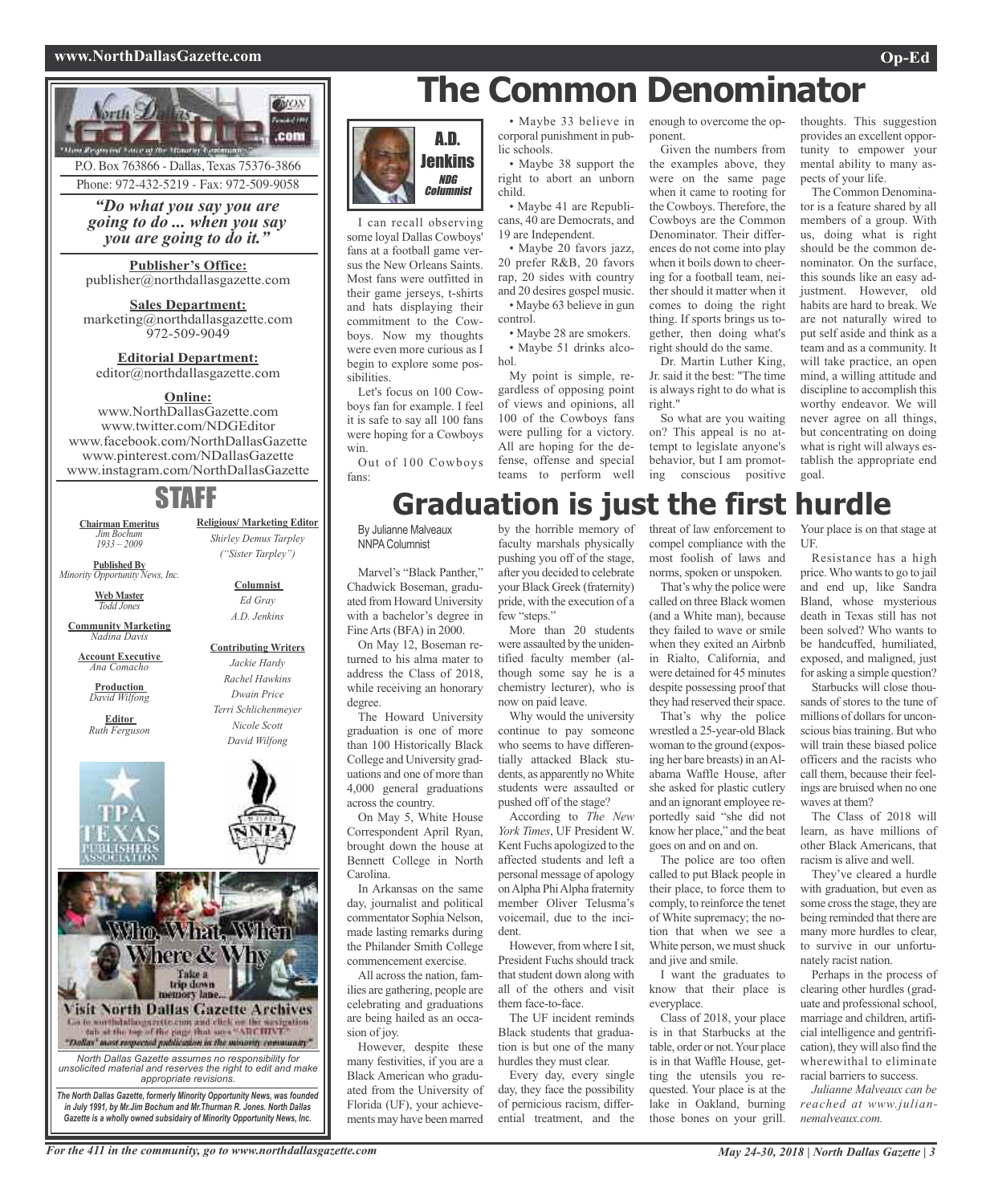### **Health www.NorthDallasGazette.com**

## **Parkland experts say mental illnesses are common, treatable**

*Earvin Corona / Flickr*

Nearly one in five adults in Texas experiences mental illness each year and more than 20 percent of Texas children ages 9-17 have a diagnosed mental illness. In Dallas County in 2016 there were nearly 427,000 behavior health visits by patients with mental health or substance abuse issues, according to the DFW Hospital Council Foundation. Mental health experts at Parkland Health & Hospital System say that many mental illnesses, like physical health problems, are common, treatable and even preventable.

Recognizing the link between mental and physical health is crucial to overall wellness, a message mental health professionals are emphasizing during May, National Mental Health Awareness Month. The advocacy group Mental Health America selected this year's theme Fitness#4Mind4Body to focus on what individuals can do to improve their fitness by making small changes, physically and mentally, to improve overall health.

"Taking good care of your body is part of an evidence-



based approach to mental health. We know that people living with serious mental illnessface an increased risk of having chronic health conditions and that a healthy lifestyle can help to prevent the onset or worsening of many mental health problems like depression and anxiety, as well as heart disease, diabetes and other chronic health problems," said Pedro Fernandez, MD, Medical Director of Consult-Liaison Psychiatry at Parkland and Assistant Professor of Psychiatry, UT Southwestern Medical Center.

"Much of what we do physically impacts us mentally, so it's important to view mental health as a component of overall health and well-being. Eating healthy

foods, managing stress, exercising and getting enough sleep can go a long way in improving your mental health as well as your physical fitness," Dr. Fernandez said.

Research shows that people who are chronically stressed or depressed have a greater risk of physical illness. Exercise and good nutrition can have a significant impact on overall health and stress reduction by improving immunity, lowering blood pressure, preventing or aiding in management of diabetes and heart disease and boosting endorphins for improved mood and overall mental health.

According to the National Alliance on Mental Illness (NAMI), adults with serious

mental illness die on average 25 years earlier than others, largely due to treatable medical conditions. Serious mental illness costs America \$193.2 billion in lost earnings per year, the organization reports. In addition, suicide isthe 10th leading cause of death in the U.S. and the second leading cause of death for people aged 15-24. More than 90 percent of children who die by suicide have a mental health condition.

In 2015, Parkland became the first health system in the nation to administer a universal suicide screening program to identify persons at risk and help save lives through early intervention. The program was designed to screen not only adults but also youth, ages 12 to 17, regardless of their reason for seeking care. Since initiating the program, more than 2 million suicide risk screenings have been completed. In March, Parkland expanded the screenings to include patients age 10 and older. Parkland expects to complete more than 11,000 screenings for children ages 10 to 12 annually.

"We recognize that we have the opportunity to identify children and young adults coming to Parkland for other health services who may also need mental health services. By asking a few questions of every patient, regardless of why they come in for medical care, we can determine if there are reasons for concern and take steps to help," said Kimberly Roaten, PhD, Director of Quality for Safety, Education and Implementation, Department of Psychiatry at Parkland and Associate Professor of Psychiatry at UT Southwestern Medical Center.

Diabetes and other chronic diseases can lead to serious depression in some patients, setting up a vicious cycle between mental and physical problems, said Luigi Meneghini, MD, MBA, Executive Director of the Global Diabetes Program at Parkland and Professor of Internal Medicine at UT Southwestern Medical Center. "It's known that when people are depressed, they might exercise less, make less healthy food choices and engage in less healthy behaviors which can lead to weight gain, increase the risk of developing chronic conditions or worsen control of existing ones. For people with diabetes, depression may make it more challenging to stick to a diabetes management plan which includes eating a healthy diet, exercising, monitoring blood glucose and taking medications. Effectively addressing depression can improve both mood and diabetes control."

Mental illness should not be stigmatized, any more than a physical ailment, Dr. Fernandez emphasized. "There are many taboos and myths still surrounding mental illness, but through education we can erase the feelings of shame and fear that prevent many from seeking treatment. If you have a mental health condition, you're not alone. As with other illnesses, mental illness is not your fault. With proper treatment, symptoms can be dramatically reduced and many people with mental health conditions can and do succeed in leading active, fulfilling lives."

To learn more about mental illness, visit www.nami.org. To learn more about services at Parkland hospital, visit www.parklandhospital.com.

# **Don't minimize the importance of Hepatitis C screening**

By. Dr. Sarah E. Laibstain

May is Hepatitis Awareness Month, a time when we shed light on this common liver infection by raising awareness and encouraging testing. Your liver has many important functions, and keeping it in good health is vital to your body. Hepatitis means inflammation of the liver and presents in types A, B, and C. Hepatitis C is caused by the hepatitis C virus (HCV) with about 4 million people in the United

States believed to be infected. However, many who have the illness can go years without knowing they carry the virus. Because this infection is usually asymptomatic, it is critical to understand why screening for hepatitis C is so important and to understand risk factors to avoid in keeping good liver health. The U.S. Centers for Dis-

ease Control and Prevention strongly recommend those born between the years 1945 and 1965 (the baby boomer

generation) visit their physician for an HCV blood test. The first blood test will screen for antibodies that point to the presence of the hepatitis C virus in your bloodstream. If this first test is negative, no additional testing is needed. If this test returns positive, then your physician may recommend additional testing to check if the virus is still present in your blood.Additional blood tests can help your physician plan for the best course of treatment.

While there are vaccines available to prevent hepatitis A and B, there is not a vaccine for hepatitis C. Because of this, it is important to understand risk factors that can lower your chance of catching this virus. Hepatitis C most commonly spreads when blood from an infected person is exposed to someone who is not infected, so avoid sharing needles, syringes, or any other equipment. Prior to 1992, the blood supply was not screened as it is today and

hepatitis C was spread through blood transfusions and organ transplants. This is one of the ways in which baby boomers could have been exposed HCV.

If untreated, hepatitis C can lead to serious complications such as cirrhosis or liver cancer. This year, National Hepatitis Testing Day falls on May 19th, so consider visiting your physician for screening and educate others on why they should be screened as well. HCV screening is not only impor-

tant to your own health but benefits the health of others around you. While many people live without knowing they carry the virus, they can still spread the infection to others even when they have no symptoms. Consult your physician for more information on screening for hepatitis and for additional waysto promote good liver health.

*Dr. Sarah E. Laibstain is a general family medicine practitioner at Family Medicine Associates of Texas in Carrollton*.

### **TxDOT launches 'Click It or Ticket' campaign to reduce unbelted injuries, fatalities**

AUSTIN – Statewide seat belt use continues to increase, reaching nearly 92 percent for 2017, yet 929 unbuckled Texansstill died in traffic crashes last year. TxDOT's "Click It or Ticket" campaign reminds drivers and passengers that

wearing a seat belt is the single most effective step they can take to protect themselves in a crash. Wearing a seat belt reduces the risk of dying in a crash by 45 percent. That number jumps to 60 percent for pickup trucks.

While daytime seat belt usage continues to increase, nighttime use remains lower, leading to a higher rate of fatalities. Last year, the Texas A&MTransportation Institute found the number of drivers and front seat passengers observed in 18 cities not wearing seat belts increased by almost 50 percent from day to night.

Texas law requires everyone in a vehicle to be properly buckled up or face fines and court costs up to \$200. Children younger than 8 must be

in a child safety seat or booster seat unless they're taller than 4 feet 9 inches. If they aren't properly restrained, the driver faces fines of up to \$250, plus court costs.

As part of the "Click It or Ticket" campaign, Texas law enforcement officers will step up their enforcement of the state's seat belt laws from May 21 to June 3, including the Memorial Day weekend.

To learn more about "Click It or Ticket," visit texasclickitorticket.com.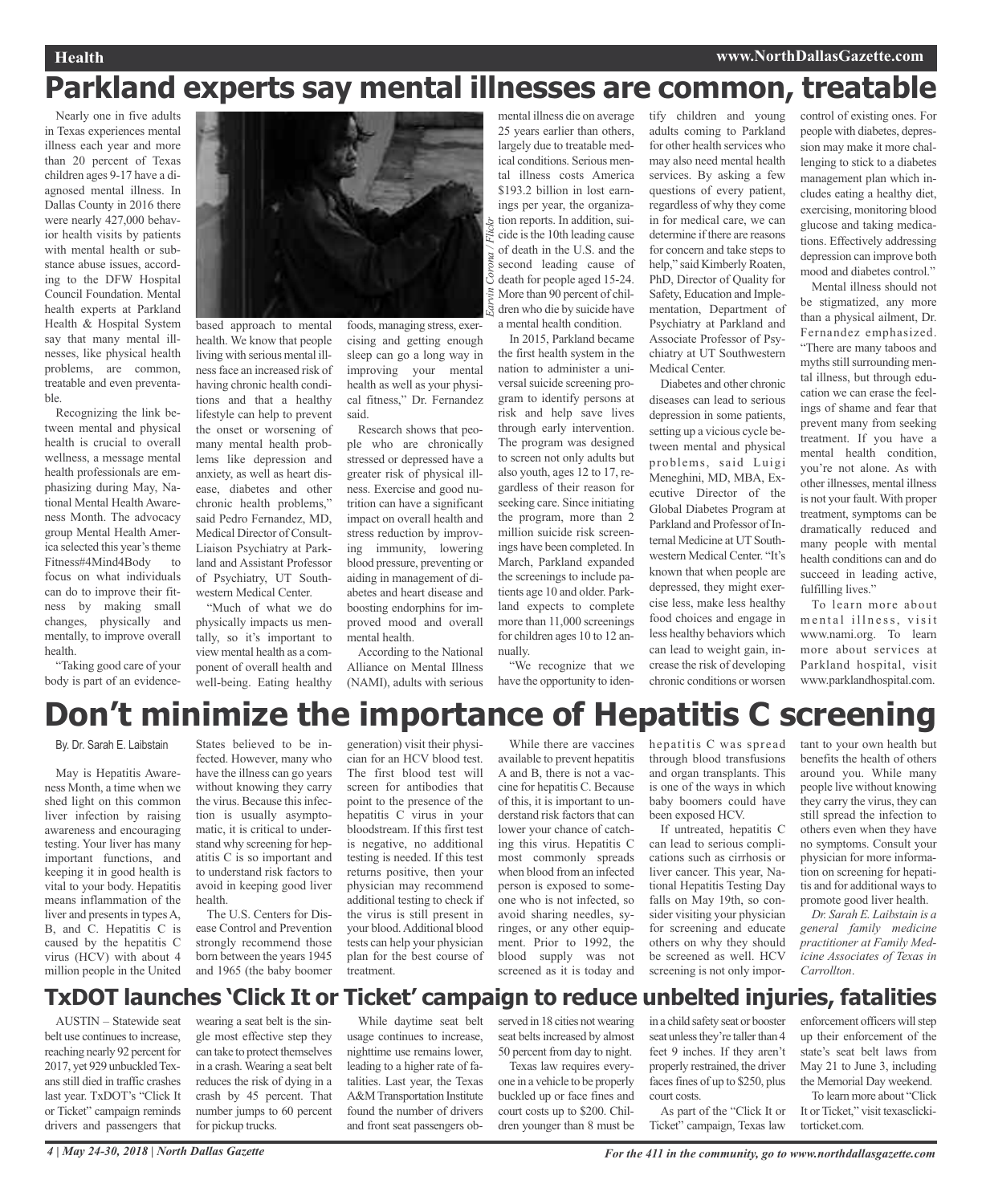### **Ten years ago Off the Bone Barbeque owners took a leap of faith**

Ten years ago, Off the Bone Barbeque Owners Dwight Harvey and Rose Broussard didn't just stick their toe in to test the water. They jumped in with both feet. After retiring from corporate positions, they decided to pursue a dream of independence and opportunity. Off the Bone Barbeque was created to offer their guests what Dwight and Rose already shared with family and friends - mouthwatering barbeque in a warm, family atmosphere.

In 2010, phase one of expansion took place when they enclosed the outdoor patio. In 2015-16, phase



*Off the Bone Owner Dwight Harvey (at left) celebrates the occasion with his son Steve. (Courtesy photo)*

two of their expansion doubled their seating space and also provided a private din-the size of the kitchen, ing area for parties up to twenty. They also expanded

which allowed them to provide catering services for 20 to 500 people for corporate meetings and events.

As entrepreneurs, the Off the Bone Barbeque team actively participates in opportunities to give back to the community and encourages others who may be taking the same leap of faith in starting their own business. In addition to serving on the board of directors for the Greater Dallas Restaurant Association, Rose focuses her community support on organizations that empower women and provide assistance for their children, like the Dallas Women's Foun-

dation, where she has served for over 10 years.

"We are so excited to be celebrating our 10-year anniversary. We have had the opportunity to serve and work with an outstanding group of people," stated coowner and Pitmaster, Dwight Harvey.

"Rose and I want to invite our guests and the community to join us in celebrating on June 13th as we say thank you for ten amazing years -- and this is just the beginning."

Off the Bone Barbeque held a 'Thank You' celebration with their staff, friends and family who supported

the opening of the restaurant ten years ago. They plan to celebrate their 10 year anniversary with the public on June 13, 2018 with cake from 11am to 4pm at their 1734 South Lamar Street, Dallas, location. All meals will be 10% off on June 13th in honor of the anniversary celebration.

**Community**

Over the past ten years, Off the Bone Barbeque has served numerous celebrities, athletes and politicians. Visit their location and enjoy all the pictures documenting their guests over the years. For more information, visit www.offthebonebarbeque.com.

### **More than 670 Mercedes-Benz Financial Services volunteers support 13 local non-profits**

Nearly 700 Mercedes-Benz Financial Services' North Texas employees stepped away from their daily routines to lend their time, expertise and labor to 13 nonprofits working to improve the quality of life for underprivileged individuals, families and children during the company's sixth-annual Week of Caring. Throughout the week, staff members contributed more than 5,000 hours engaging with local students through interactive educational programs, creating immersive learning tools, stocking food and preparing meals for hungry individuals, families and their pets, and designing welcoming and comforting environments for women and families seeking shelter.

"Mercedes-Benz Financial Services is dedicated to so much more than conducting business in North Texas. Our employees and cus-



clude:

tomers live and work in this region, and we are committed to doing our part to have a positive community impact," said Peter Zieringer, President and CEO of Mercedes-Benz Financial Services USA LLC. "Our Week of Caring is just one of the many ways that we are engaged with groups that are making a difference in our communities."

The 13 North Texas nonprofits benefiting from this year's Week of Caring in-

#### **ACH Child and Family Services**

Volunteers rolled-up their sleeves and worked hard to clean the campus and beautify its gardens by spreading mulch and planting flowers. **Community Food Bank**

Aiming to fight hunger for North Texas families, volunteers spent two days organizing, sorting and distributing nearly 17,000 pounds of food (equivalent to 11,500 meals) to help those in need.

**Community Storehouse** More than 90 volunteers

updated the Upscale Resale Store. This included applying more than 18 gallons of paint to the interior walls as well sorting and shelving donated food and clothing to assist families facing difficult challenges.

**Don't Forget to Feed Me** Volunteers helped sort, package and distribute 8,200 pounds of food (or 10,933 meals) for pets in Tarrant County for the only social service agency in the Dallas-Fort Worth area focused solely on assisting pet owners who are unable to afford pet food.

**Dwell with Dignity? Thrift Studio**

Teaming up with wellknown, local nonprofit Dwell with Dignity, volunteers painted, reorganized furniture and prepared the open-to-the-public Thrift Studio, a pop-up shop

fundraiser created to financially support Dwell with Dignity by selling deeply discounted, high-end finds. **Hubbard Heights**

### **Elementary**

Through a long-standing relationship with the school's principal, volunteers brought to life six educational, custom-designed murals for students of the elementary to learn from and enjoy.

### **Junior Achievement (JA) of the Chisholm Trail**

Through interactive, hands-on, age-appropriate lessons, volunteers engaged with 250 kindergarten through second grade students at Caprock Elementary School and 60 ninth grade students at Eaton High School to explain the basics of money, the value of savings and how money flows in an economy.

across North Texas and Mexico. **Meals on Wheels of Tarrant County**

worked together to package 39,097 meals to provide nourishment for families

Volunteers worked together to package more than 2,300 pieces of bread for the elderly living in Tarrant County, and also applied some elbow grease to clean the facility.

### **REAL School Gardens**

Working together alongside students and teachers from Oakmont Elementary School, more than 100 volunteers installed a 20,875 square foot immersive educational garden. Among many wonderful features including a labyrinth, water feature and two instructional seating areas, the garden includes 117 plants and trees, 615 vegetables and herbs

See MERCEDES, Page 7

### **City of Dallas receives award for water conservation efforts**

The city of Dallas, Texas, was named one of five national winners in the 7th Annual Wyland National Mayor's Challenge for Water Conservation by pledging to reduce their water use by 62.1 million gallons of water over the next year. The annual month-long public awareness campaign to promote drought resiliency and water quality ended on April 30 with mayors from 35 states vying to see whose city could be the nation's most "water wise."

In addition to Dallas, the cities with the highest percentage of residents making pledges during the campaign included Gallup, New Mexico; Westminster, California; Baton Rouge, Louisiana, and Tucson, Arizona. Overall, residents around the nation, from Anchorage to the

Florida Keys, made 618,444 pledges to change behaviors ranging from fixing home leaks to reducing harmful runoff into local rivers and streams.

The challenge, presented by the Wyland Foundation and Toyota, with support from the U.S EPA, National League of Cities, The Toro Company, Earth Friendly Products – maker of ECOS,

and Conserva Irrigation, addresses the growing importance of educating consumers about the many ways they use water.

"The challenge is a serious reminder to everyone about the importance of water to our cities and our country," said marine life artist Wyland, who founded the Wyland Foundation in 1993. "This year we encouraged people to

think about their consumption practices and see if they could find new ways to reduce pollution runoff and limit waste."

**Kids Against Hunger** More than 80 volunteers

Residents from winning cities will now be entered into a drawing for thousands of dollars in water-saving or eco-friendly prizes, including \$5,000 toward their annual home utility bill, "Greening Your Home" cleaning kits

from Earth Friendly Products (ECOS), and home irrigation equipment from The Toro Company. A \$500 home improvement store shopping spree will also be chosen from among the entire pool of U.S. participants. Additionally, participating residents were asked to nominate a deserving charity in their community to receive a 2018 Toyota RAV4 Hybrid.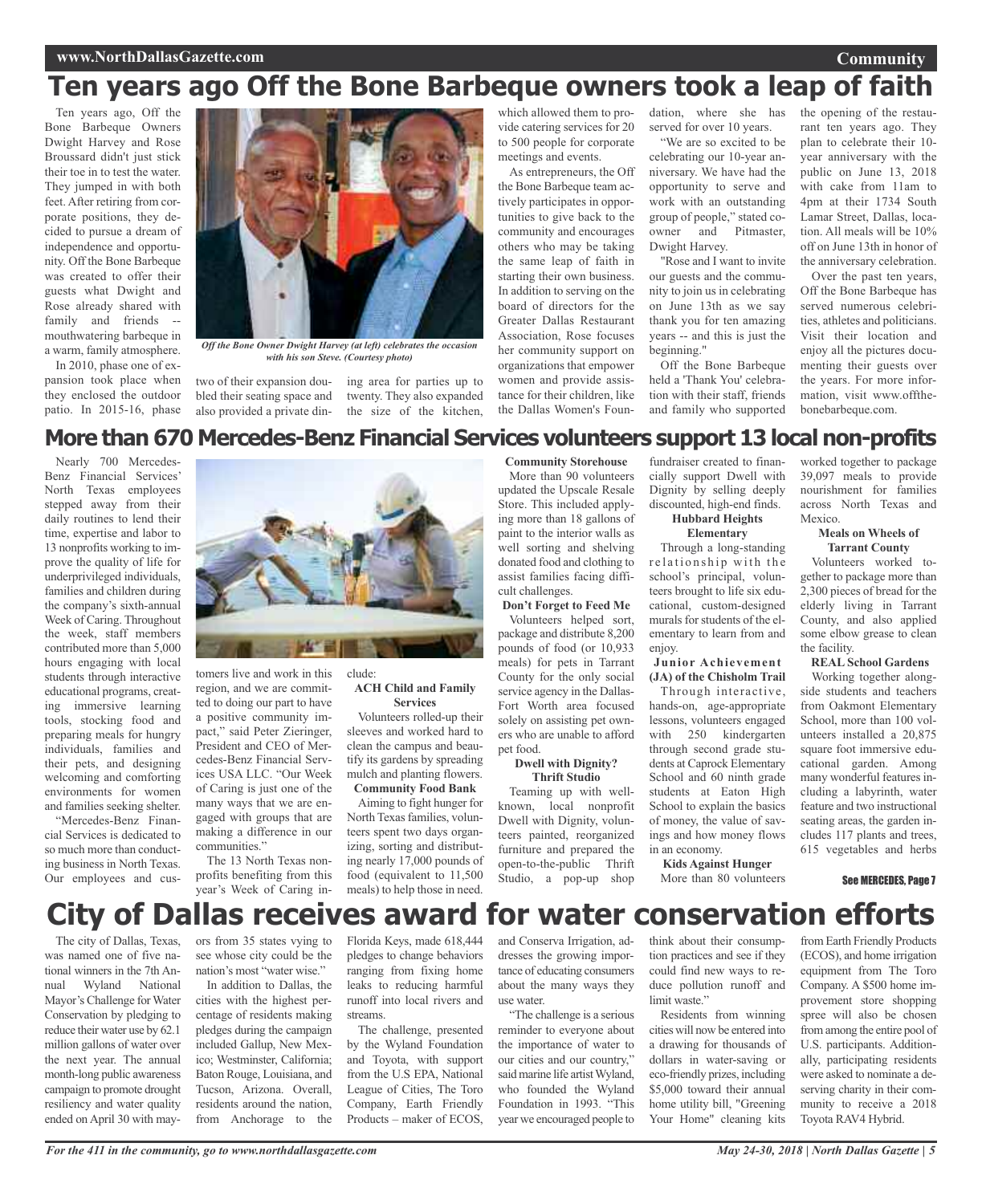## **Irving ISD names new Director of Special Education**

Michelle Edwards-Scott, Ph.D., a committed educator with more than 20 years of experience, joins Irving ISD as the new director of special education. She begins her new role July 1.

Her more than two decades of experience include roles as a coordinator, diagnostician and supervisor, including a

stint at the university level. Dr. Edwards-Scott is currently the special program coordinator at Eagle Mountain-Saginaw ISD, a position she's held since 2014. Prior to EMS ISD, she worked as a special education coordinator for Ector County ISD and as an educational diagnostician/district transition specialist for

Hurst-Euless-Bedford ISD. She began her career in Fort Worth ISD as an educator and later served as an educational diagnostician supervisor before serving as a university supervisor at Walden University.

"I am so excited and honored to join Irving ISD as the director of special education," says Dr. Edwards-Scott. "I will give 110 percent of my efforts to provide the best customer service to students, parents, staff and community stakeholders. I will strive to support a culture that creates learning opportunities for all students."

Dr. Edwards-Scott earned a doctorate in psychology from Capella University, amaster's degree in interpersonal and public communication from Bowling Green State University in Ohio, and a bachelor's degree in communication from Morris College in South Carolina. She also holds educational diagnostician, Texas Mid-Management and teaching certifications.



*(Courtesy photo)*

ice partner of the 2016 Tony

Noah Aguilar, Frenship HS, took home the Best Actor Award and Sierra Roberson, Frenship HS, won the Best Actress Award. Aguilar and Roberson will each receive a \$10,000 scholarship and an all-expense paid trip for five days to New York City to represent their high school in the National High School Musical Theatre Awards (the Jimmy™ Awards) on June

"I am so proud that we are able to support these students not only through awards but also through scholarships that will assist them in continuing their education. Every year, the North Texas theatre community really proves how much they encourage and stand behind these students. We want them to know how proud we are of them and how we are all rooting for them on their future endeavors." said

Awards.

25.

### **7th annual Dallas Summer Musicals celebrates High School Musical Theatre Awards**

High school students, parents, friends, arts advocates, celebrities and city officials from all over North Texas celebrated as winners and scholarship recipients were announced on Thursday, May 17 at the 7th Annual Dallas Summer Musicals High School Musical Theatre Awards (DSM HSMTA).

Patterned after Broadway's Tony Awards, DSM HSMTA celebrates the power of the arts and its ability to significantly improve all areas of education and creativity. Best Musical Award went to Plano Senior High School's production of Jekyll & Hyde and \$55,000 in scholarships were awarded to deserving students pursuing degrees in both theatre and non-theatre majors.

"DSM looks forward to this event every year because we love acknowledging the passion in these young performers – what a wonderful evening of outstanding talent. We owe a huge thankyou to all of the teachers, students, DSM staff, volunteers, and North Texas arts com-



*Performers take to the stage during the opening of the 2018 awards ceremony. (Photo: Chris Waits)*

munity for their dedication, passion and support for this program," said Kenneth T. Novice, DSM President.

Fifth-time emcee Ron Corning, WFAA Channel 8 News Anchor, began the show by welcoming everyone and introducing the opening number, specially arranged to showcase each individual category and accompanied by a live professional orchestra conducted by Music Director Mark Brymer. The crowd cheered on their favorite Best Musical nominee performances, while the Best Actor and Best Actress nominees performed medleys choreographed by PennyAyn Maas and student choreographers Theo Spencer (Frenship HS), Kylie Hilliard (Northwest

HS) and Bryson Jackson (McKinney Boyd HS), who were invited to participate by Tracy Jordan, DSM HSMTA Director based on the excellence of their work in their high school productions. Vocal coach Tina Walsh also helped prepare the students for the evening. Walsh will coach the BestActor/Actress as they prepare for the Jimmy Awards in New York City, where she'll be the students' chaperone.

The show was topped off with a finale of more than one hundred performers made up of students from each participating high school and a shower of popping streamers.

Through private donations and ticket sales, DSM HSMTA raised \$55,000 to

benefit HSMTA and scholarships. Historically, seven scholarships have been presented to deserving students. This year DSM HSMTA awarded 17 scholarships to continue to foster the great talent North Texas has to offer.

This year's College Scholarship program consisted of ten Ambassador Scholarships at \$1,000 each, five Theater Major Scholarships (in all areas of theater) at \$5,000 each, and two \$10,000 scholarships for the winners in the Best Actor and Best Actress categories. DSM HSMTA is the only program in the nation, other than the National High School Musical Theatre Awards (the Jimmy™ Awards), to offer Best Actor

and Best Actress winners \$10,000 scholarships to continue their education. To date, DSM HSMTA College Scholarship program has awarded \$301,000 in cash scholarships to deserving students.

"It is always a joy to recognize these students who have such dedication to their craft," said Tracy Jordan, DSM HSMTA Director. "DSM is so proud of the young talent coming from North Texas and beyond."

A three-judge panel of entertainment industry professionals and veteran educators visited each high school and judged the performers in 17 categories. Ballots were tabulated by the accounting firm of Grant Thornton – the official ballot professional serv-

website. roughly seven months ago based on mutual values and I know this is the place

Novice.

where I'm supposed to be, with my head and my heart, having conversations that matter," Brewer said. She concluded her re-

All winners, participating high schools and their shows can be found on the DSM

marks to the new vice presidents by saying they're going to see Starbucks do things the company has never done before.

"We need to take risks," she said. "We need to be bold. We need to stand out."

### **STARBUCKS, continued from Page 1**

week as well.

On April 12, Rashon Nelson and Donte Robinson, both black men, were arrested at a Philadelphia Starbucks after a manager called the police on them for being in the store without ordering anything. The two arrived for an afternoon business meeting, asked for the restroom code, and were told it was for paying customers only. They sat down to wait for their colleague,

and police arrived a few minutes later. The men had been in the store less than 10 minutes when police arrived; they were arrested and led out of the store. The manager is no longer with Starbucks, and the company has since updated its policy to make the café spaces open to all customers – de-

fined as anyone in the store. "The whole thing made me stop what I'm doing and clutch my chest, especially

as the mother of a 23-yearold, black son," Brewer said. "I've sat with a lot of sadness about what happened over the last few weeks."

When the incident surfaced, Brewer was visiting a friend in San Francisco and immediately boarded a plane for Philadelphia, where she spent the next several days speaking to all involved. She said she believes when people (and companies) make mistakes, and they always will, it's

not the mistake that reveals true character, but what happens next.

"There were some quiet moments as we were working around the clock in Philadelphia when thought, 'What kind of society do we live in? How has this happened? How did we get here?' In just a few weeks since this happened there have been many similar incidents since in the news. This is not confined to our stores. What we're looking at is a national conversation around how people interact with each other," Brewer said.

It's a conversation Starbucks is making significant space for: The company plans to close its U.S. stores on May 29 to offer racial bias education designed by "some truly bright minds" from inside and outside the company, including Sherrilyn Ifill, president of the NAACP Legal Defense and Education Fund.

"I made a very deliberate decision to join Starbucks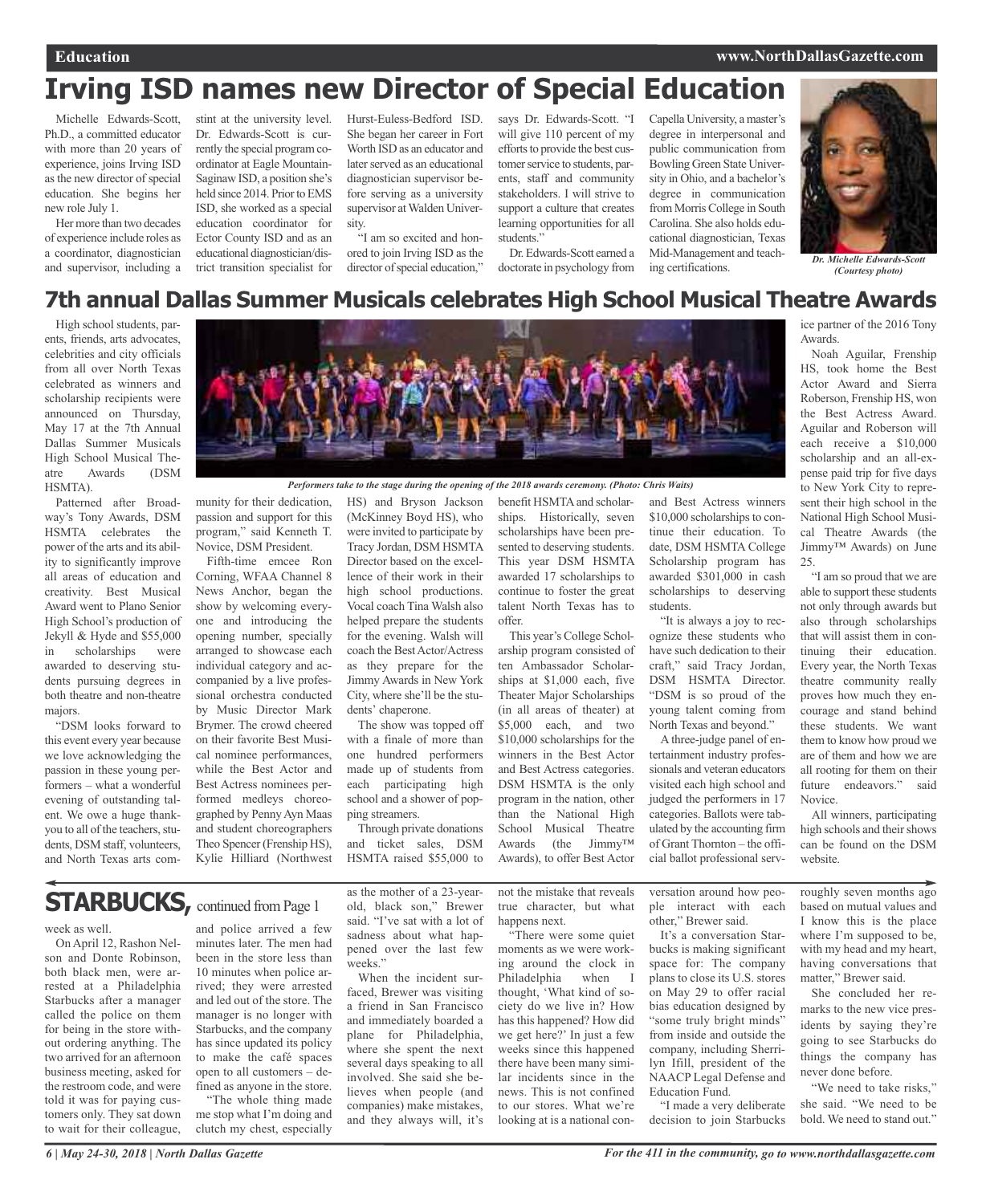### **Rep. Johnson congratulates students on U.S. service academy appointments**

WASHINGTON, D.C. -This week, U.S. Congressman Sam Johnson (TX-03) hosted his final annual Academy Appointee Send-Off Ceremony to congratulate the 26 Collin County students who received appointments to U.S. Service Academies or one of the preparatory schools this fall.

"It is my honor to congratulate these young men and women who have been chosen by the prestigious United States Service Academies," said Johnson. "It is no easy task to receive an Academy appointment – students must excel academically and athletically over the years, and they must also contribute their time, talent, and effort to the



community. The nomination process to even be considered is competitive, and these students' appointments prove they are the gold standard. Seeing their commitment and love of freedom, liberty, and democracy gives me great hope that America's best days are ahead. I thank them for their willingness to serve our Great Nation, and I wish them the best on the endeavor they are about to undertake."

Congressman Johnson will nominate a final class of students for 2019 Academy appointments in late

fall of 2018.

Students interested in learning more about U.S. Service Academies, military life, and how to apply, are encouraged to:

1) Contact Gabriella Pate in Congressman Johnson's Plano office at (469) 304-  $0382$ ; and

|                           |                   | <b>U.S. AIR FORCE ACADEMY</b>                   |
|---------------------------|-------------------|-------------------------------------------------|
| Negati                    | Halasteen,        | liked.                                          |
| <b>Greeks Calcidates</b>  | Milliam           | Instance International Academial Nautri Terraci |
| <b>UnesDificial</b> o     | <b>Wald early</b> | National Beart Research                         |
| Rigical Catalonics        | Fitna.            | Flana Work Sentred Egh School                   |
| ficewater.                | Phar              | Flate West Seiner High Selood                   |
| book Henrica or           | Mikiaans          | Hall ages Doy'l High School                     |
| <b>Anderer Casticense</b> | Philad.           | <b>There Candida Numbers</b>                    |
| Marcon-Hanny              | MILLERS           | Metterey High School                            |
| The Judi Thankers, No.    | <b>Flutz</b>      | N. Nicris School of Titano                      |
| Array Walkerson           | Albia             | Allen High School (1999)                        |
|                           |                   | U.S. MAYAL ACABLMY                              |
| <b>Seat Tuker</b>         | AU-1              | <b>Email Office Advised</b>                     |
| Waltz Belong*             | <b>Union</b>      | Finan High Sebbs                                |
| Lucian Motorit            | Alica.            | Alica High School                               |
| Audioclaridam             | Plota             | Flace Sector Hap School                         |
| <b>Vehau David</b>        | Frinds            | Fernetzial III(6) School-                       |
| <b>Inchistor</b>          | Atten             | Africa Hindu School                             |
| Auk Higgss                | AL-71             | Allen Hizk School                               |
|                           |                   | U.S. MILITARY ACADEMY                           |
| Втенция Словнице          | MAIL LIST         | Mellaner North Fires School                     |
| Long Mariedi              | M.A. saw          | Making Club to Anti-on-                         |
| <b>Wither Harry</b>       | McNewww           | McKanezy Christian Academy                      |
| <b>Creased Hastell</b>    | Hutz              | inset College Demanute School of Dirkin-        |
| Forry Hayon               | Allow.            | Mica High Kalmel                                |
| <b>Nonvoo Wern</b> s      | Hves.             | <b>Costra Antiony of Datas</b>                  |
| Aldah Walkin              | Mattersch         | <b>Horandood</b>                                |
| fraike Walkert            | Alley.            | Allen High School.                              |
|                           |                   | <b>U.S. VIRRCHAIVE MARTIE, ACADEMY</b>          |
| DOM NATI                  | Hurr :            | Hatz West Sensor High School: Hunz, Immy.       |
| Non-Tresoun               | Main sizes        | McCaster High School; McCanety, Trum            |

2) Attend Congressman Johnson's free Academy Information Session on Saturday, September 29th, 2018, in Frisco. The annual fall session provides students with an opportunity to learn more about each Academy and speak with each Academy's respective liaisons.

## **Irving-based Cognizant Joins the ranks of the Fortune 200**

Cognizant announced on May 21 it is 195 on the 2018 Fortune 500, Fortune Magazine's annual ranking of America's largest companies. Cognizant first debuted on the list in 2011 at No. 484 and has risen each year.

Companies in the Fortune 500 are ranked by total revenues for their respective fiscal years. Cognizant's 2017 revenue of \$14.81 billion was an increase of 9.8% over 2016, moving the company up 10 spots from No. 205 on the 2017 Fortune 500. Since it first appeared on the list, Cognizant has continued its growth, emerging as a leading provider of digital business and technology services to the banking, insurance, healthcare, media and communications, retail, manufacturing and other industries.

"Cognizant enters its 25th year in business playing a leading role in building the digital economy," said Francisco D'Souza, Chief Executive Officer, Cognizant. "Our expertise in applying technology to transform our clients' enterprises has enabled us to be one of the world's fastest-growing professional services companies. We're determined to make the benefits of the digital economy accessible to more of the world's organizations."

In October 2017, Cognizant was ranked No. 17 on Fortune's inaugural Fortune Future 50 list, a new forward-looking measure of the top 50 U.S.-listed companies with the best prospects for breakout growth. In addition to Fortune 500 and Future 50 rankings, Cognizant CEO Francisco D'Souza was No. 10 on the 2017 Fortune Businessperson of the Year list and, for the 10th straight year, Cognizant was also ranked as one of Fortune's World's Most Admired Companies. As a result of those rankings, Cognizant

was named one of Fortune's Blue Ribbon Companies 2017, a list of only 32 companies that appeared on at least four of Fortune's eight most rigorous annual rankings.

announcement comes a week ahead of the grand opening of Cognizant's new Irving, Texas Regional Delivery and Training Center.

## **A near fatal car crash leads to career as an Emergency Room nurse**

July 3, 2012 is a day Savannah Fortner will never forget. But while the headon car crash nearly killed the then 20-year old, it gave her a new outlook on life. Today she is helping others, just like the nurses at Parkland helped her.

Fortner was scheduled to speak out about these lifechanging events as part of National Trauma Survivors Day, May 16 to call attention to the partnership with theAmerican Trauma Society to connect survivors with programs that support patients and their families throughout the recovery process.

"Having access to Level I Trauma Centers is critical to the treatment of complex injuries," said Jorie Klein, RN, Director, Rees-Jones Trauma Center.

Driving alone on a twolane stretch of Highway 78 in Farmersville, Fortner had just reached the top of a hill when she saw a vehicle had crossed the center line and was barreling toward her. She remembers swerving to miss the oncoming car and then waking long enough to see a Farmersville firefighter/paramedic kneeling over her. Nearly a week and a half later she awakened in Parkland's surgical intensive care unit with multiple internal injuries and broken bones.

"I had a lacerated spleen, broken pelvis, a broken femur – all kinds of injuries. There were stitches galore where the physicians had to zip me up from the various surgeries to repair all the damage," Fortner said. "The last thing I wanted to do was get up, but I had a great team who worked with me and my first goal in physical therapy was to be able to sit on the side of the bed."

Those tiny steps became bigger and after about a month in Parkland Fortner was discharged to a rehab facility and then home where she finally got rid of her wheelchair, walker and eventually, her crutches.

But it was those last few days in Parkland that really had an impact on Fortner's future.

"When you're in your early 20s it's all about appearances. I remember having an 'accident' and crying because I was so embarrassed," she recalled. "The nurses held me and were so incredibly kind. They told me, 'if this is the worst thing that happens today then it's a great day.' They made me feel so much better and that's when I knew that I wanted to be able to make just one person feel as good as they made me feel that day. That's when I knew I wanted to be a Parkland nurse."

True to her word, Fortner changed her career path from dental to nursing and today is completing her first year as a registered nurse in Parkland's Emergency Department with her sights set on becoming a trauma nurse in the Rees-Jones Trauma Center.

Despite the pain she endured Fortner says she's "lucky to have experienced" the crash because it's made her a better caregiver. "I think a nurse's greatest strength is empathy," she said.

For more information about the Trauma Survivors Network, visit www.traumasurvivorsnetwork.org.

continued from Page 5

**MERECEDES,**

#### and 2,105 feet of paving. **SafeHaven of Tarrant County**

More than 30 helping hands volunteered to beautify the residential facilities to help create a holistic shelter to provide care for the victims of domestic violence.

#### **SPARK! Dallas**

To help ignite the spark of creativity, volunteers transformed the activity space to provide children with a fully immersive learning environment.

### **Trinity Habitat for Humanity**

Volunteers worked together to install windows and siding on a new home for a hardworking, deserving family in North Texas.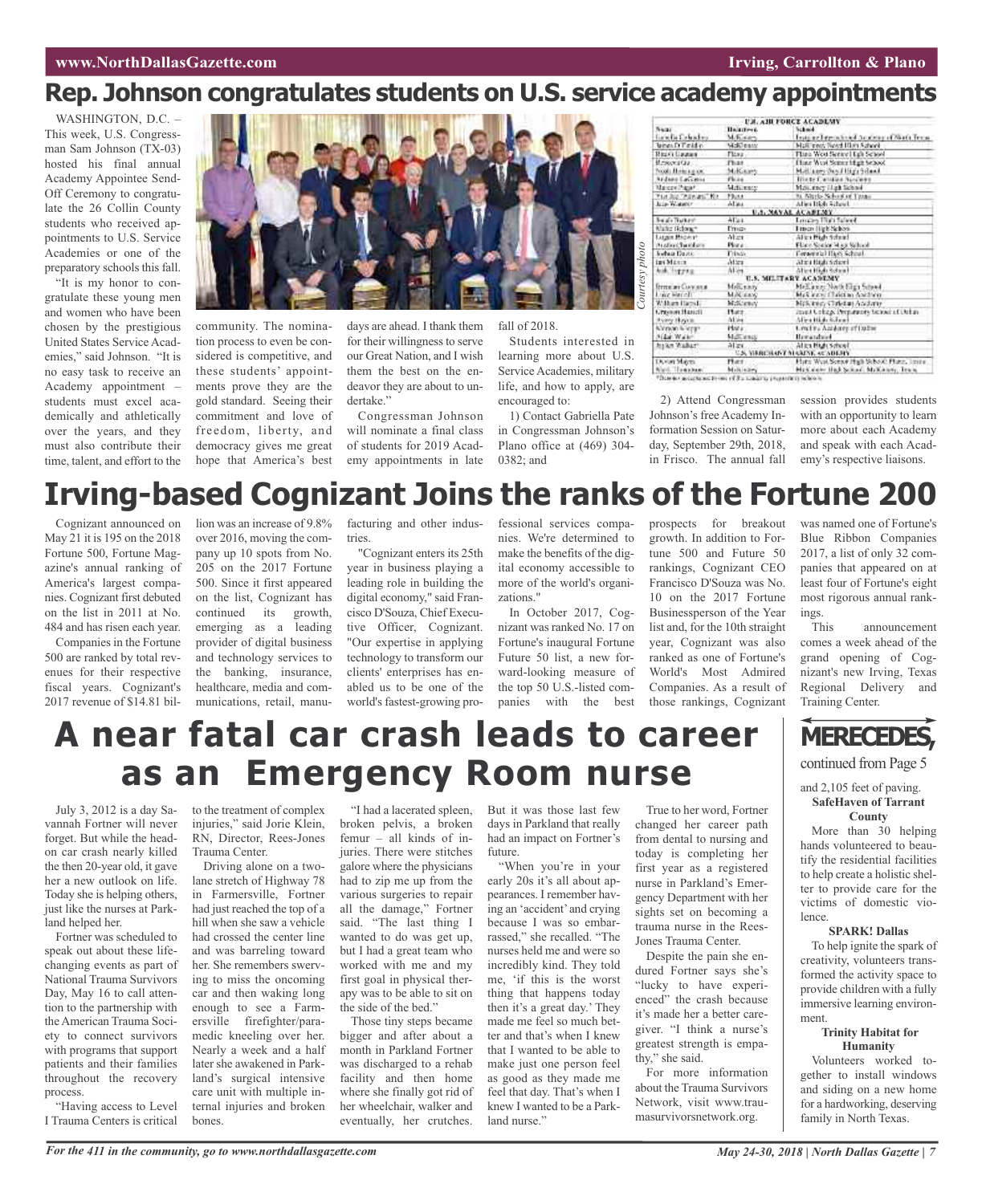### **Community Briefs**

### **Arlington**

**Arlington Black Chamber May Meet & Greet** (Network Your Business) is hosting their event on May 24 from 6 p.m. to 8 p.m. at Shell Shack, in Arlington. Hosted by the Arlington Black Chamber of Commerce, this event includes several Purchasing Directors, M/WBE Administrators, & HUB Coordinators. Make sure to bring plenty of business cards.

### **Carrollton**

The City of Carrollton is holding a **Movie on the Square: Descpicable Me 3** on May 26 from 8 p.m. to 10 p.m. at Historic Downtown Carrollton. Movie will begin at sunset. Don't forget your lawn chairs and blankets! Coolers are permitted and bug spray is encouraged. Friendly canine companions and service dogs are welcome to join their people at the downtown movies as long as they are on a leash and they're cleaned up after.

Join your neighbors and the Carrollton Police Department for **Coffee with a Cop**. This is a recurring, come-and-go community get together. There are no speeches or agendas, just simply an informal opportunity for citizens and officers to get to know each other better. Join us at C2 Café (1001 S. Broadway Street) on Saturday, May 26 from 9-11 a.m. Coffee with a Cop is a great way to share your ideas, comments, and concerns, or introduce your children to police in a

friendly, casual setting. For more information, visit cityofcarrollton.com/police.

#### **Dallas**

Live XXV Entertainment is hosting **The Art & Soul Festival** on May 27 from 2 p.m. to 7 p.m. at The Dirty 30, in Dallas. There will be FOOD TRUCKS on location serving up fun and delicious dishes + Free "SPARKLING ICE" Flavored Waters, 15 live per-



*SMU was the site for the Dallas Womens Foundationn's #BestSelf 2018 for more than 300 middle and high school students on May 5. Their objective is to build future leaders by empowering young girls to be their best selves through programs that teach them (and adults) about themselves, how to build stronger relationships, healthy approaches to conflict, and how to use their voices as they pursue gender equality in school, in life and in society. SHOWN: Kailyn Senters, Kristyn Senters, Morgan Wills, Shawn Wills, Ava Wills (photo credit: Dallas Women's Foundation/JBeck Photography)*

formers from around the US (music, poetry, art & dance),  $30 + \text{vendors } \&$ pop-up shops, art exhibits, and network and chill with other creatives and industry professionals. To purchase tickets visit facebook.com/events

On May 5 at Southern Methodist University, Dallas Women's Foundation hosted more than 300 middle school and high school girls at the annual **#BestSelf leadership event**. A program of Dallas Women's Foundation's Leadership Initiative, #BestSelf helped build future leaders by empowering young girls to be their best selves through programs that teach them

(and adults) about themselves, how to build stronger relationships, healthy approaches to conflict, and how to use their voices as they pursue gender equality in school, in life and in society. Throughout the event, girls took leadership roles in making announcements and leading the panel discussions. The Foundation's Leadership Initiative is committed to advancing and increasing the number of women and girls in leadership.

### **Garland**

The Garland City Council proclaimed May as **National Bike Month** at its May 15 meeting.

First established in 1956, National Bike Month is an opportunity to enhance your skills and to celebrate the many reasons we ride. Whether you are biking to work or school, to run errands or simply for exercise along one of Garland's bike trails, biking is a fun and healthy way to get around town.

The **Grapevine Main Street Fest** will return from May 26 to 27 starting at 10 a.m. at Main Street Grapevine. This three-day family-friendly festival co-

**Grapevine**

incides with American Craft Brew Week and is one of the longest-running and most exciting annual events in North Texas. Guests can experience more than 75 craft brews from 36 breweries across 15 states, boogie down to live music on three stages, sample delicious festival food and much more.

#### **Irving**

**Kirk Franklin will present Exodus Music & Arts Festival** on May 26 starting at 5:30 p.m. at The Pavilion at Toyota Music Factory. Theater Indoor Show Ages 2 and up require a ticket Seating is subject to change due to production.

Tickets start off at \$25. For more information and to purchase tickets visit Ticketmaster.com



### **www.NorthDallasGazette.com**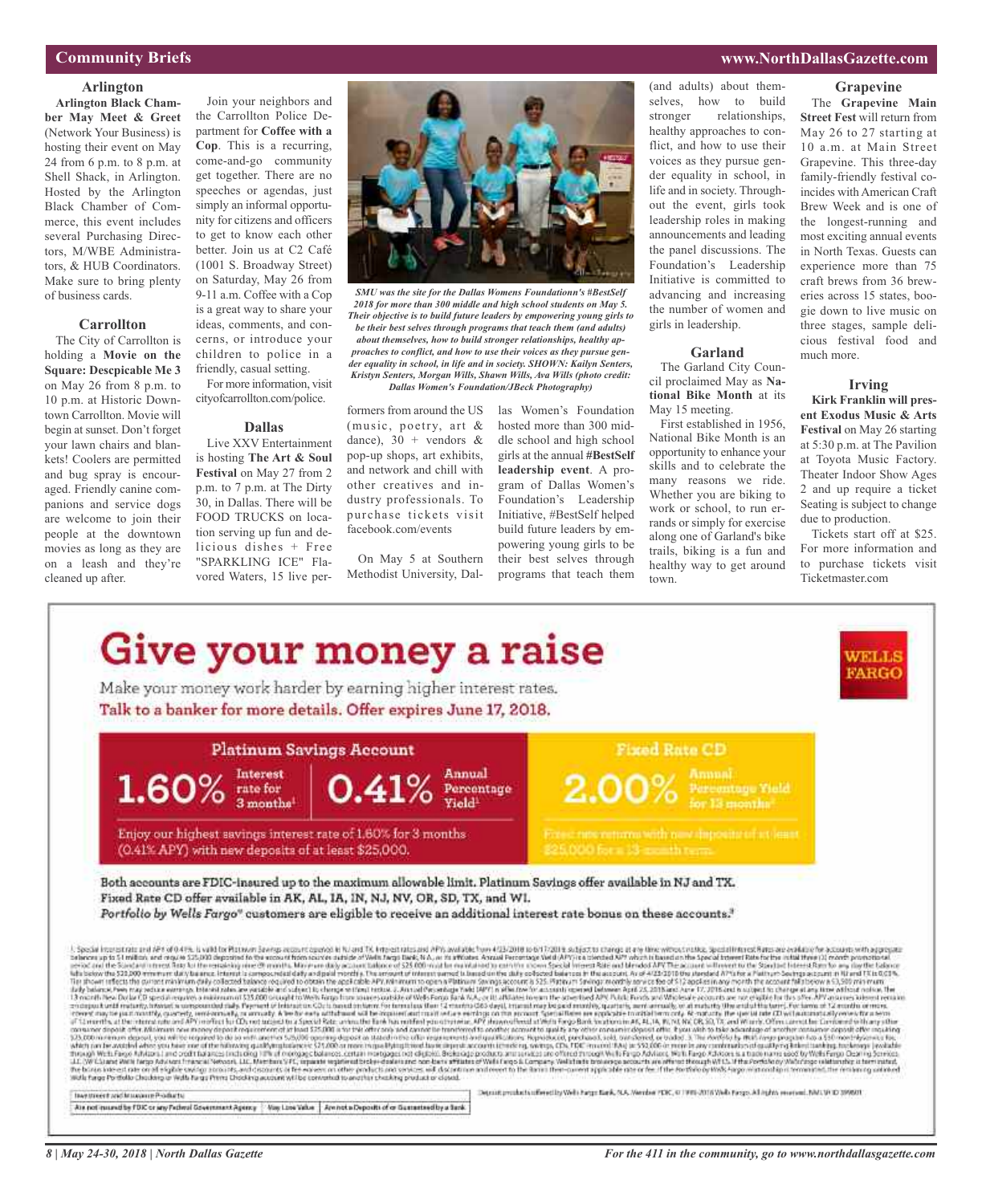### **www.NorthDallasGazette.com Entertainment**

## **Five outdoor entertaining tips for Memorial Day fun**

(Family Features) Summer brings plenty of opportunities to enjoy time outdoors entertaining family and friends. The key to a successful summer party is simplicity: keep things easy so you can enjoy the festivities right along with your guests.

Make this season's barbecues, picnics and family gatherings events to remember with these simple summer entertaining tips:

### **Cook outside**

Rather than firing up the oven and heating up the entire house during steamy summer days, turn to outdoor cooking methods like grilling. Be sure to plan



ahead with sturdy tableware that stands up to barbecued meats and other robust items fresh off the grill. Also remember that the grill isn't just for main courses; you can use it to prepare any number of side items, like skewers of garden fresh veggies.

**Keep it comfy**

With everybody outside, it's important to keep comfort in mind. If you have access to electricity, you might consider an oscillating fan, which can stir up a cool breeze. Additionally, the air movement can help deter flies and other pests that can quickly ruin guests' appetites. Provide ample seating options, including patio furniture, pillows and even blankets on the lawn. Also ensure there are spaces for guests to cool off, whether that's under a shade tree or a portable canopy or umbrella.

**Provide sturdy tableware** Some popular cookout foods can be a greasy nightmare without the right tableware to keep the mess to a minimum. Upgrade your outdoor dining experience with tableware like Chinet Classic White premiumstrength plates, platters and napkins so you don't have to worry about spills and leaks. They also make for easy cleanup when the party comes to a close.

### **Prepare seasonal sides**

Let the grilled fare serve as the star of the show and keep the side dishes simple. Fresh, seasonal fruits and vegetables, and staples like potato or pasta salads and coleslaw, make for a wellrounded meal without a lot of fuss. Also opt on the lighter side for dessert. Fresh berries over ice cream or a simple white cake can be a hit.

### **Add lighting**

Keep the entertainment alive after sundown by going the extra mile with decorative lighting. Strings of lights in fun shapes or colors can add some vibrant light to seating areas. A fire pit is also an option for adding some ambient light and even a little warmth when the sun goes down and the temperature begins to drop.

Find more ideas for your summer entertaining at MyChinet.com.

### **Soul Rep and Echo Theatre parenter for the world premiere of The Monarch**

Soul Rep Theatre Company is collaborating with Echo Theatre in co-producing the world premiere of THE MONARCH, written by Soul Rep Co-Founder and area playwright, Anyika McMillan- Herod. The production is co-directed by McMillan-Herod and Tonya Holloway, Soul Rep's Co-Artistic Director and Co-Founder.The production will run June 15 – June 30 at the Bath House Cultural Center, located at 521 E. Lawther Drive, on the east shore of White Rock Lake.

With THE MONARCH, McMillan-Herod has turned her own personal experience with breast cancer into an inspiring, dark, warm, and sometime humorous exploration of the human spirit. Through this play, she has transformed pain into stirring theater.

"I am so grateful for the opportunity to finally put this production on its feet," explains McMillan-Herod, who will be celebrating 10 years of remission from Stage 3 breast cancer later this month. "This has been my labor of love for the past six years and thanks to the generous support of my Soul Rep family and Echo Theatre, THE MONARCH is finally getting its wings!"

THE MONARCH has been through quite a bit of



*(Left to Right) Christine Sanders (The Caterpillar), Monique Ridge-Williams (The Chrysalis), Guinea Bennett-Price (The Monarch) and Morgana Wilborn (The Egg) - the cast of THE MONARCH. (Photo: Anyika McMillan-Herod)*



*Artistic directors include: (Left to Right) Terri Ferguson (Echo Theatre), Guinea Bennett-Price (Soul Rep) and Tonya Holloway (Soul Rep). (Photo: Anyika McMillan-Herod)*

staged reading six years ago at the South Dallas Cultural Center. It was further developed through the Dallas Theater Center's Dallas Playwrights Workshop, led by Will Power, in 2015. Excerpts from the play were featured in Soul Rep's 9th

development, with its first New Play Festival that same year.

> This past March, the latest iteration of THE MONARCH was featured in Echo Theatre's ECHO READS SERIES.This beautifully poetic play follows four breast cancer survivors. Each woman has her own

story, her own emotional journey, and her own method of survival. "There was such an amazingly strong reaction to this play, that we decided to give it a full production," says Terri Ferguson, Artistic

Director of Echo Theatre.

THE MONARCH will run at the Bath House Cultural Center June 15-16, June 21- 23, and June 28-30. Performances are 8:00 PM each day, with the exception of an ad-

ditional 2:00 PM matinee on Saturday, June 30. Tickets are \$25 and can be purchased at www.echotheatre.org. For more information, please visit Echo Theatre's website or www.soulrep.org.

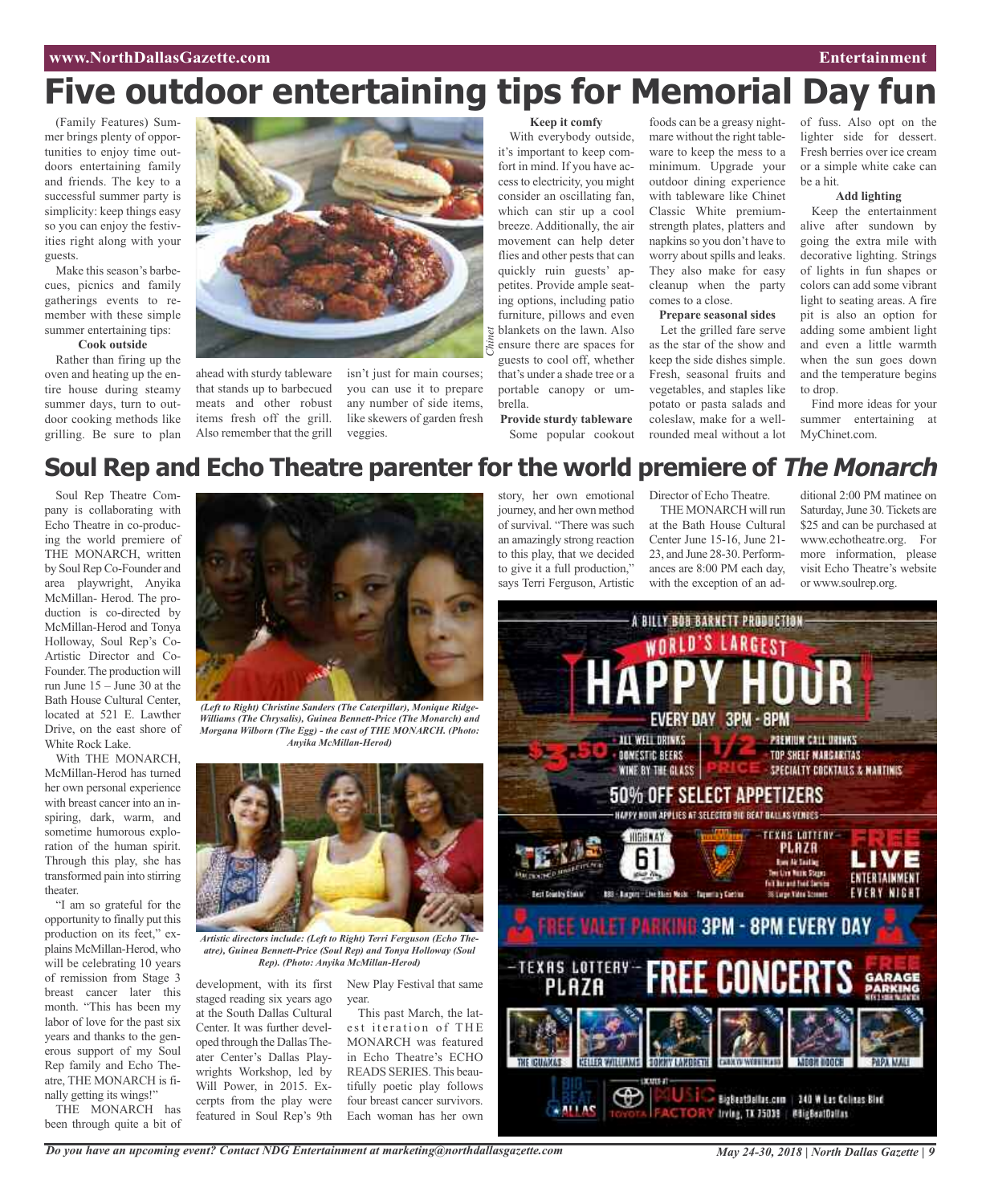**Car Review Entertainment Too!** *Let NDG Entertainment be a part of your upcoming events!Contactmarketing@northdallasgazette.com*

## **The AT&T Bryon Nelson provides a new experience**

By Rachel Hawkins *NDG* Staff Writer

This year the annual AT&T Byron Nelson golf tournament moved to the Trinity Forest Golf Club, in Dallas after its 35-year run at the TPC Four Season Resort Hotel in Las Colinas. Located nine miles south of Downtown Dallas the tournament celebrated its 50th anniversary from May 16 to May 20.

Designed by Bill Coore and Ben Crenshaw the new 160 acres within the Great Trinity Forest course is wide open and allows spectators to view several golfers com-



pete simultaneously. But because of the broad views and vast spaces, there was a lack of shaded places on the course for the guests under the hot Texas sun.

Specific locations like the 13th fairway allowed guests to watch holes 5, 6, 15 and 16, and from the 16th Green guests could watch holes 1, 12, 16, and 17. The unique

rectangular layout not only allows guests to watch more golf, but it also places the sponsor suites in the middle of the experience.

Instead of the usual service carts which provide food to various locations, this year they were set explicitly to specific venues each sponsored a charity of their own choice. The new site did offer attendees water misters along the pathway to provide guests a refreshing journey while encouraging to not walk on the grass.

While there were concerns the Byron Nelson would change completely;

the organizers addressed this by keeping several the fan's favorites elements of the tournament experience. They brought back the Kid Zone, a Fun Zone for adults, the Fan Expo and kid's autograph zones. At the main entrance, guests were greeted at the Pavilion, just as they were for the past 50 years.

The AT&T Bryon Nelson is the primary funding source for the Momentous Institute, an organization impacting 6,000 families yearly. Read more about their efforts in our previous profile on May 3. The Salesmanship Club

of Dallas has sponsored the Momentous Institute (formerly Salesmanship Club Youth and Family Centers) since 1920. The organization's primary goal is to develop a tailored approach to the specific needs of each child and their family situation. They are also seeking to focus on building and repairing the social-emotional health in hopes of developing kids who become selfregulated, good communicators, problem-solvers, empathetic, grateful, gritty and optimistic.

An estimate of 270,000 guests attended the tournament throughout the week.

### **Black Panther Chadwick Boseman Salutes Grads at Howard University**

By Lauren Poteat **NNPA Contributor** 

After celebrating the success of back-to-back, global box office hits, Marvel's "Black Panther" actor Chadwick Boseman, returned to his alma mater, Howard University, to deliver the school's 2018 commencement convocation address.

Championing his own personal experiences during his time studying at the prestigious, historically Black university, Boseman urged proud degree recipients, to press forward, to hold up their heads and to never fear rejection.

"I can think of no better



*ment address during Howard University's 150th Commencement Ceremony in Washington, D.C. (Freddie Allen/AMG/NNPA)*

place to be right now, after the 'Black Panther' and 'Avengers' campaigns, then to return and participate in these graduation ceremonies

with you," Boseman told the graduates. "It is a great privilege, graduates, to address you on your day, a day that will be one of the most im-

### **Diehn to replace Lindstrom at DSO**

Due to unforeseen circumstances, soprano Lise Lindstrom is unable to perform with the Dallas Symphony Orchestra this weekend.

"We are fortunate that Ellie Dehn is able to appear as our soprano soloist in Beethoven's Symphony No. 9 in concerts on May 24, 25 and 26, 2018," the DSO said in a release. "The program and other soloists remain the same."

The Dallas Symphony Orchestra, under the leadership of Music Director Jaap van Zweden, presents the finest in orchestral music at the Morton H. Meyerson



Symphony Center, regarded as one of the world's premier concert halls. As the largest performing arts organization in the Southwest, the DSO is committed to inspiring the broadest possible audience with distinctive classical programs, inventive pops concerts and innovative multi-media presentations.

*Courtesy*

*photo*

portant accomplishments of your life to date."

Howard University President Dr. Wayne A. I. Frederick recalled "how Boseman and his classmates advocated

and participated in a threeday protest against the university to dismiss an initiative to transition the College of Fine Arts into the Department of Fine Arts. The protest was

unsuccessful in stopping the transition," a press release about the president's speech said.

With Boseman by his side,

See HOWARD, Page 11



*Do you have an upcoming event? Contact NDG Entertainment at marketing@northdallasgazette.com*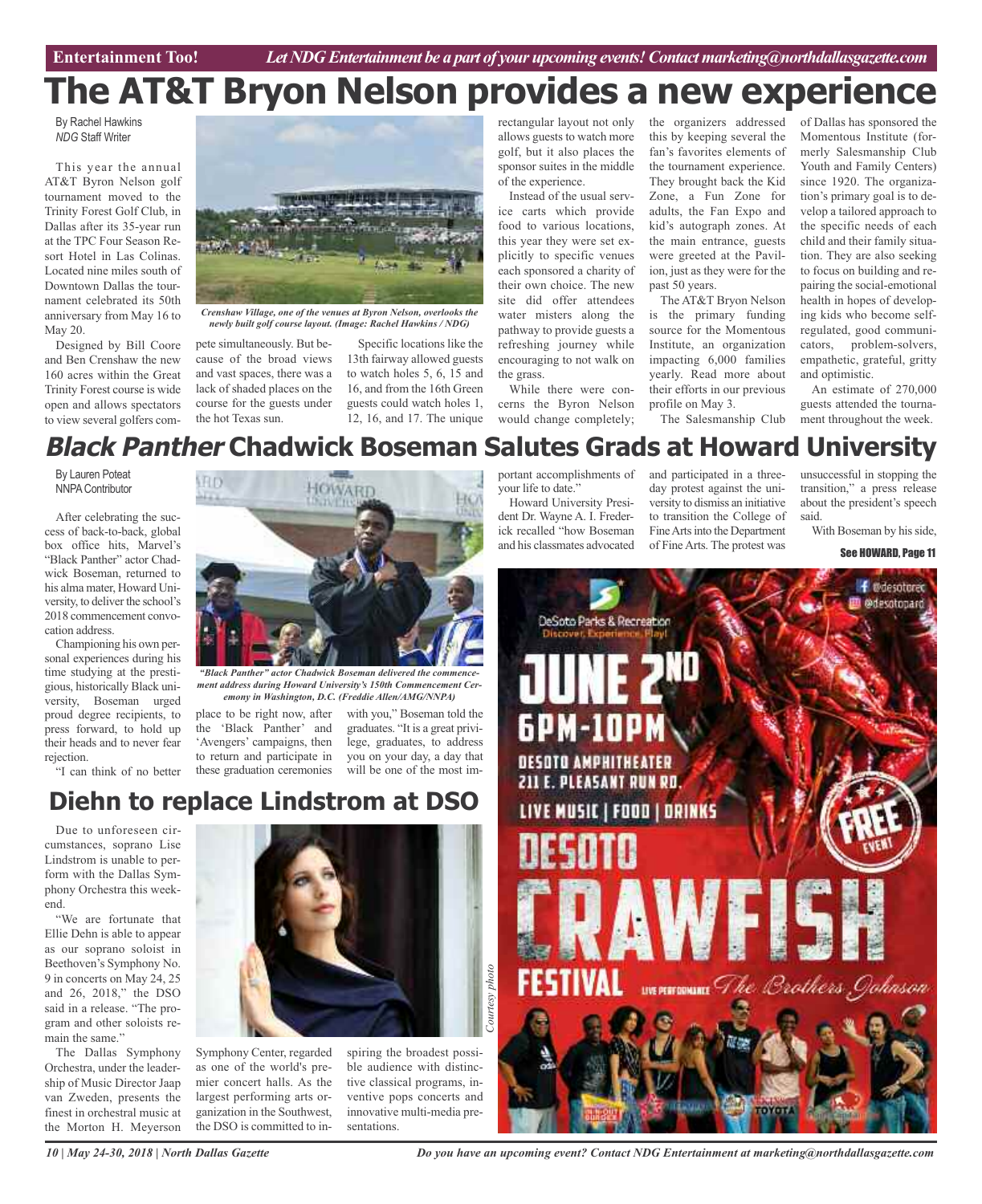### *NDG* **Book Review**

## **NDG Book Review: The Sun Does Shine is impressive**

By Terri Schlichenmeyer

You always keep your eyes on the prize.

You've given yourself no other options and your steadfastness is your compass. What you believe will happen. What you know is truth. Say it enough, and everybody else will know, too – especially when, as in the new book "The Sun Does Shine" by Anthony Ray Hinton with Lara Love Hardin, the truth is one of innocence.

On a night in the summer of 1985, twenty-nine-yearold Ray Hinton checked in with the security guard at his workplace, just as he'd



been told to always do. He hadn't been at the job long, but that had become his routine every night before getting assignments for his shift, doing work he liked. Reaching that point hadn't been easy.

The youngest of ten children, Hinton was his mother's "baby" and he continued to live with her after high school; though he'd thought about college, there was no money or scholarship for it. Instead, he found work at an Alabama coal mine, hating the work, loving the paycheck, still wanting what he couldn't afford. He took a car he never

paid for, and it cost him a few months in jail.

By that evening in the summer of 1985, though, Hinton had resolved to make his Mama proud. He was again employed, sober,

living on the straight-andnarrow, had checked in with the guard as he was told, and worked until it was time to go home.

And that was where he was arrested five days later, accused of a robbery and murder committed while he was at work, miles from the crime scene. His trial was short. The jury was allwhite, as were the judge, prosecutor, defense attorney, and a ballistics "expert" that was no expert. During the trial, Hinton "knew" he'd be convicted, knew it in his heart, even though he clearly had an alibi.

He was innocent. And he

was sent to Death Row. Because there's a book about this, you've probably already figured out that author Anthony Ray Hardin is a free man now. You already know of his innocence. The shocker is that that took thirty years for exoneration, and when you read "The Sun Does Shine" (with Lara Love Hardin), be prepared to be shocked some more.

Or maybe you won't be: at times, Hardin himself seems to expect many of the things that happened to him, which leads to a whole host of emotions for a reader. You shouldn't, in fact, be at all surprised to feel frustra-

tion, sadness, white-hot anger, and crushing despair – sometimes, from the same page. And yet, despite that you'll cringe inside, Hardin also makes readers' souls soar with words that reveal small beauties between horrors, and kindness where you don't expect it. That's like taking an amusementpark ride with no seat belts: hang on tight, because it might hurt.

What's left to say, then, about this book? Nothing, except that you'll like it for everything it wrings from you. "The Sun Does Shine" could be the most impressive book you'll lay eyes on.

## **1 Million for Work Flexibility Details Strategies to Convert a Traditional Office Job to a Work-from-Home Arrangement**

BOULDER, CO, — Telecommuting 100 percent of the time is by far the most desired type of flexible work arrangement among job seekers. However, despite workers being more productive in home offices and the bottom line benefits of remote work to employers, many companies are still hesitant to embrace it. For workers interested in convincing their bosses to let them work remotely, 1 Million for Work Flexibility (1MFWF), the first national initiative creating a collective voice in support of flexible work, has outlined seven unique strategies to approach managers about a remote work arrangement.

"Research continues to confirm that workers without flexible options are less happy and more likely to leave," said Sara Sutton Fell, Founder of 1 Million for Work Flexibility. "As

Dr. Frederick, "announced a campaign to re-establish the College of Fine Arts and launch an Endowed College of Fine Arts Award," the

Dr. Frederick encouraged the graduates to "take risks"

press release said.

employers face a tighter labor market and the potential of losing great workers, they need to recognize what their employees truly value -- such as the opportunity to work flexibly so they can better meet the demands in both their professional and personal lives," Sutton Fell concluded.

Employees who give a straightforward, fact-based presentation about how working from home will benefit the company, as opposed to requests based on personal issues or needs, have a greater likelihood of having their requests met. Below are seven suggestions to help employees convince their bosses to let them work from home.

#### **Present the data:**

Prepare a presentation focused on statistics that prove the business benefits that can come from virtual work. There are numerous studies

and "learn how to be wrong." "It is the best way to learn and grow," Dr. Frederick said. "Build a culture of generous listening so that others may be emboldened to take

According to school offi-

and surveys that demonstrate how flexible work benefits the bottom line.

According to a FlexJobs survey of over 5,000 workers:

• 79% said having work flexibility would make them more loyal to their employer • 98% believe they would

be as or more productive working in a home office.

• 70% say they'd be less stressed from commuting, leading to better focus at work.

#### **Suggest a test:**

A manager's concerns may be based on his/her unfamiliarity with how remote workers operate. Suggest starting small with a test run. Set up a plan to work from home one or two days a week for a month. Some suggest that Wednesday might be the best workfrom-home day for a manager's comfort level. Closely track tasks and pro-

cials, during the 2018 commencement convocation, Howard University awarded 2,217 degrees, including 343 master's degrees, and 90

Boseman called Howard University "a magical place" as he recalled the day that he met Muhammad Ali, as he

Ph.Ds.

ductivity on those days, communicate regularly throughout the day, and then discuss the results of the test so managers can see the return on investment in a remote work setup.

### **Provide examples of existing policies:**

If the test goes well, take the next step and present managers with some sample work flexibility policies from other companies and organizations. Showcase how other businesses are making these plans work.

**Take a working sick day:** If bosses are resistant to a test run, call in sick but say you'd like to get some work done from home. That day, prove efficiency when working from home is higher than working in an office. The next day give specific examples of the efficiencies you experienced and try pitching a short trial run again.

raise my head…Muhammad Ali is walking towards me," Boseman said. "Time

walked across "The Yard." "I remember walking across this yard on what seemed to be a random day, my head down, lost in my own world of issues like many of you do, daily. And I

**Offer incremental options:**

If managers are presented with an all-or-nothing request, they're likely to opt for nothing. To avoid this problem, scale back and ask to work three days in the office and two full-time days at home to start. If productivity is higher on the work from home days, it's more likely the arrangement can convert to working from home, full-time.

#### **Communicate your communication plans:**

Managers might be wary of remote work because they are unfamiliar with the communication tools workers use to stay connected virtually to their in-office co-workers. Demonstrate familiarity with communication tools such as Skype, Google Chats, FaceTime and other videoconferencing. Lay out how when, how and how often he or she can

seemed to slow down, as his eyeslocked on mine. He then raised his fist into a quintessential guard and I was game to play along with him, to act as if I was a worthy opponent. What an honor to be challenged by 'The Greatest of All-Time.'"

Boseman continued: "I

expect to hear from you during the week.

### **Be patient:**

Managers may need time to process something new, so be sensitive to that reality. Keep working toward the goal, but always show patience and be respectful. And look for opportunities to prove your ability to efficiently work from home- during inclement weather, when you need to be home to meet the electrician, or when you take work home to finish at night or on the weekends, for example. The increased flexibility of remote work is worth the wait.

For additional resources to support a remote work request, see 1MFWF's guides on the Business Case for Work Flexibility, the various Types of Work Flexibility, and Work Flexibility Policies around the country.

walked away floating like a butterfly. I walked away, at that moment, amused at life, amused that no one would be able to believe that story, but me. That is the magic of this place [Howard University]."

*This article was originally published at BlackPressUSA.com.*

*For the 411 in the community, go to www.northdallasgazette.com*

**HOWARD,** continued from Page <sup>10</sup>

risks, too."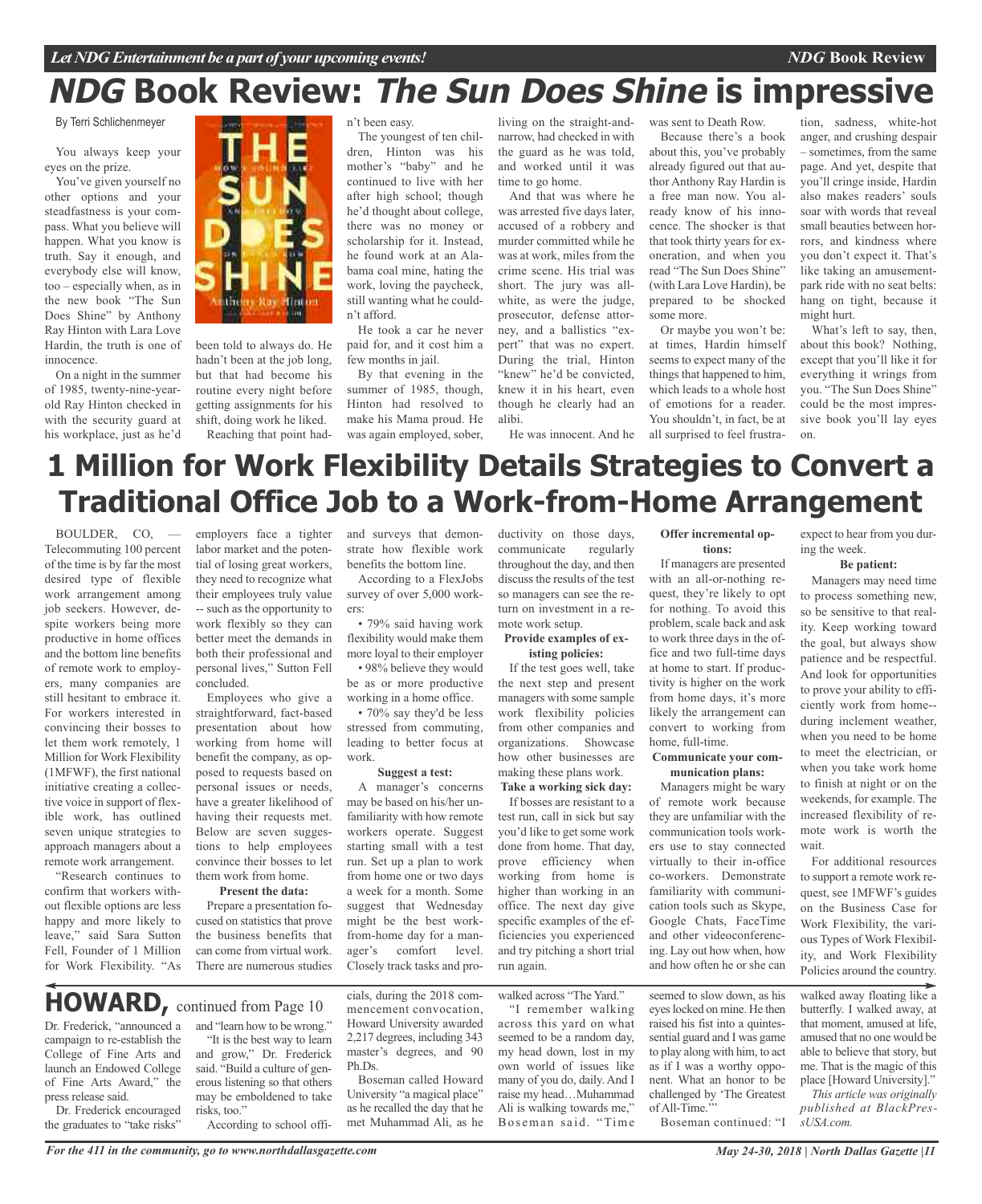## **Federal Lawsuit Challenges HUD to Enforce Fair Housing Rule**

#### By Charlene Crowell

In 1965 and as part of a visionary public policy strategy known as The Great Society, President Lyndon Johnson created a new cabinet level agency, the Department of Housing and Urban Development (HUD). The agency became responsible for developing programs and crafting policies that would support urban America with decent housing, homeownership opportunities and more. Following enactment of the Fair Housing Act in 1968, HUD was further charged with its enforcement.

But the current HUD Secretary, Dr. Ben Carson, appears to either not know, or willfully ignores the vital mission of the agency he was appointed to lead. From proposing billion-dollar budget reductions, increasing rental fees for public housing, and halting efforts that require local communities receiving HUD funds to address fair housing needs, Secretary Carson's tenure has been troublesome to a growing number of consumers and advocates alike.

Now, his retreat from enforcing fair housing has led to a federal lawsuit filed by housing and civil rights advocates who are calling upon a federal court to reinstate a key rule used to fight segregated housing. On May 8, the National Fair Housing Alliance, Texas

Appleseed, and Texas Low Income Housing Information Service (Texas) Housers) jointly asked the U.S. District Court for the District of Columbia to reinstate a HUD rule that Secretary Carson suspended this past January.

The rule, known as Affirmatively Furthering Fair Housing (AFFH), implemented the legal requirement that federal agencies and federal grantees further the purposes of the Fair Housing Act by dismantling residential segregation. The rule took effect in July 2015, after widespread documentation over several years revealed how many HUD grantees made no discernible effort to end segregated housing in their locales.

In response, the AFFH rule specifically required any organization receiving HUD funds to have a plan and timeline that incorporates community concerns to actively address local housing problems. This planning approach was structured to enable HUD grantees to take meaningful and measurable actions to overcome historic patterns of segregation. Additionally. the rule promotes fair housing choice, and fosters inclusive communities that are free from discrimination.

"Each day HUD holds up requiring jurisdictions to fully comply with the law is another day that millions of

**SMITH, continued from Page 2** 

for Community Service, Federal Government Distance Learning Association's (FGDLA) Hall of Fame Award, FGDLA Pillar Award, Virtual World Association's Excellence Award among others.

"Distance learning is about using available technologies and technology infrastructures to make more effective learning opportunities accessible to all learners, whatever their age, location, or reason for learning from anywhere, at any time, and at any pace, in accordance with the individual needs of each student," Smith said. "It is critical to competitiveness in today's fast-paced global, economic environment, which requires constant innovation, upskilling, and reskilling for lifelong learning, and distance learning is the only efficient, scalable, sustainable way to build and protect the value of our current and future workforce."

people are being denied fair housing opportunities," said Lisa Rice, President and CEO of the National Fair Housing Alliance. "HUD's action is a clear example of 'justice delayed, justice denied."

According to the complaint, HUD suspended the rule on January 5 without providing any prior notice or opportunity to comment. HUD also did not offer any explanation or evidence as to why the agency felt justified in suspending the rule.

Unless the federal court intervenes, the rule suspension will remain in effect until either 2024 or 2025.

Across the country, an estimated \$5.5 billion in HUD funding is awarded each year. Nearly two-thirds of these funds go to approximately 1,210 grantees through HUD's Community Development Block (CDBG) Grant program. With this year's rule suspension and continuing for several years, grant recipients – largely state and local government jurisdictions - can obligate their allocations without any concern for compliance with the Fair Housing Act rule.

A permanent rule reversal could also signal a return to the kinds of actions that necessitated the rule.

For example, a 2007

**CASH TODAY!!!** 

False Claims Act case was brought against Westchester County, New York. Thanks to a whistleblower organization, it was disclosed that the county defrauded the federal government in its use of \$50 million in HUD revenues over several years. This county regularly certified HUD compliance with the Fair Housing Act even though the local jurisdiction was deliberately concentrating affordable housing in a small number of Black and Latino cities. The county also shared its CDBG funds with overwhelmingly white suburbs that refused to allow affordable housing.

In a 2010 report to Congress, the General Accounting Office found many jurisdictions lacked any oversight or accountability with HUD funds. Nearly onethird of local jurisdictions failed to make a minimal effort to write a report known as "Analysis of Impediments to Fair Housing Choice"; in housing parlance the report is known as an AI. The GAO found that 29 percent of jurisdictions did not complete this report over a five- year period. Another 11 percent had not done so in a decade. Others could not identify a date of completion or had no AI at all.

In short, HUD did not

meaningfully oversee its grantees in this process. However, after the rule took effect, communities responded with forward strides.

In Philadelphia where widespread evictions in communities of color were cited as a serious barrier to fair housing, the city began an Eviction Prevention Project that included legal assistance for consumers facing unjust evictions.

In other examples, Paramount, California began an initiative to increase access to group home housing for people with disabilities. New Orleans promised to create 140 units of affordable rental housing by 2021.

These and other positive housing developments are now on hold with the rule suspension.

"For Secretary Ben Carson and HUD to wipe away the rule just as it was beginning to take effect is shameful and contradicts what has been a fundamental principle of HUD's mission," said Sherrilyn Ifill, NAACP Legal Defense Fund President and Director-Counsel.

For Michael Allen, a partner in the civil rights law firm Relman, Dane & Colfax, the suspension crossed an important line.

"Flouting the rule of law," noted Allen, "HUD's action signals to every jurisdiction in the country that there will be no consequence for civil rights violations, and that HUD has no interest in helping cities, counties and states to expand housing opportunities for their residents."



**editor@northdallasgazette.com For advertising quote print or web opportunity@northdallasgazette.com**

### **TISEO PAVING COMPANY**

419 E. Hwy. 80, Mesquite, TX 75150 Tel: (972) 289-0723 Fax (972) 216-5637 www.tiseopaving.com

Performing Concrete Street Paving in the Metroplex Area We Accept Subcontracting Bids For All Public Works Projects in the Dallas Area. We Are Accepting Applications for Concrete Mixer Drivers and Heavy Equipment Mechanics

**Equal Opportunity Employer** 

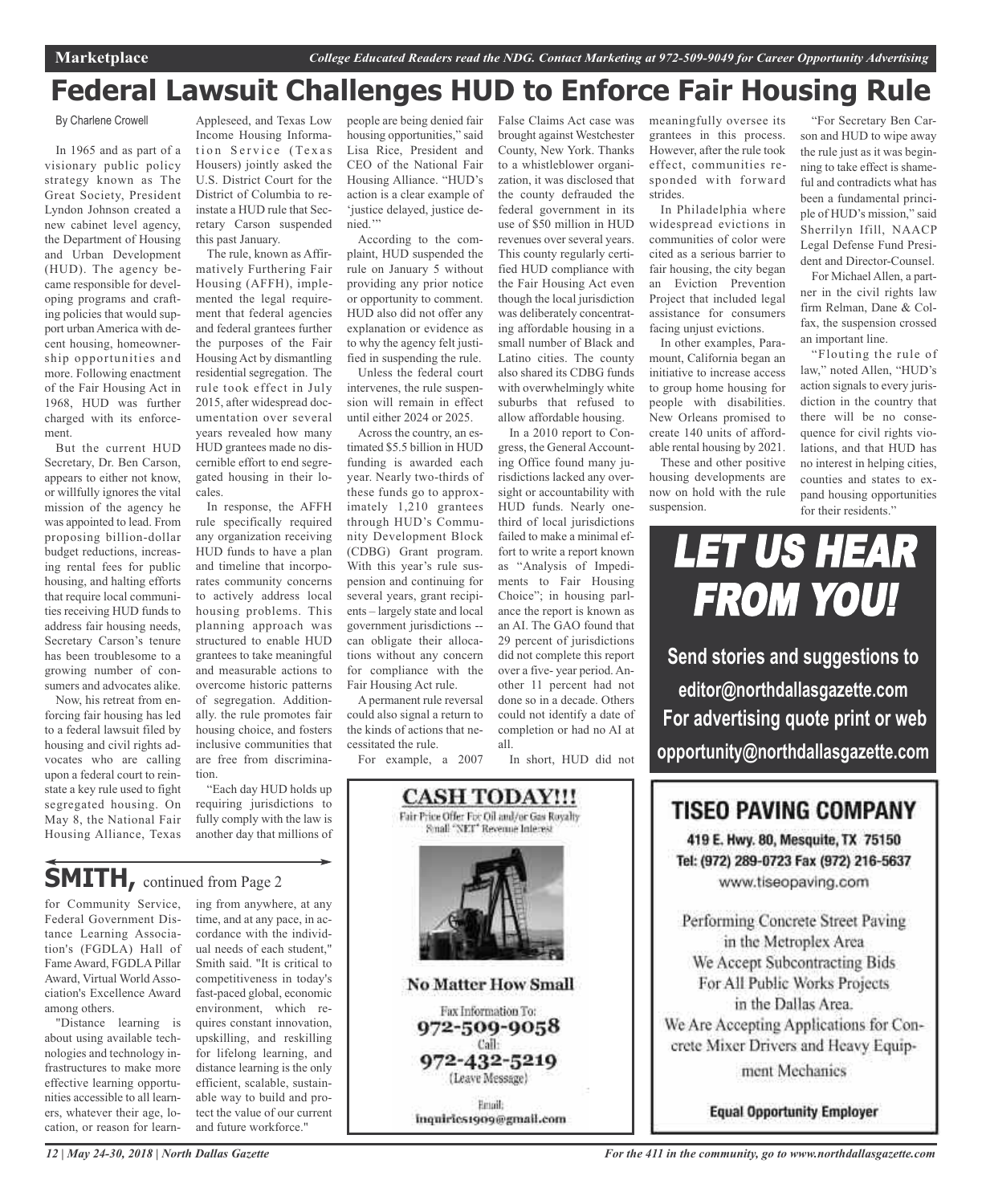## **Upcoming DFW area job fairs**

sumes.

be looking to fill part and full time positions. Make sure to dress professional and bring plenty of re-

**May 31 Huge Job Fair!** Stride Staffing is hosting a job fair on May 31 from 9 a.m. to 12 p.m. at 1825 W. Belt Line Rd, in Carrollton. They will have over 25 jobs available in departments ranging from industrial sewers, to foaming department, and box spring department. Pay is anywhere from \$10 to \$13 per hour plus production bonuses. For more information con-

### **Application deadlines approaching Firefighters**

The City of Garland Fire Department is recruiting candidates interested in a career as a firefighter and/or paramedic. Deadline for applications ends on June 1 at 5 p.m. Recruits must be responsible for performing a variety of technical tasks in fire suppression, rescue, emergency medical services, prevention, investigation, administrative and other special assignments. After one year, Firefighters may be eligible to receive longevity, additional education and assignment compensation, as provided by State Statute and City of Garland Civil Service Rules and Regulations. For more information visit the Cityof-Garland.com/employment

### **Police Officers**

The City of Garland is looking for newly appointed Police Officer Recruits. The application deadline is June 29 by 5 p.m. Lateral Transfer program is available to qualifying current or prior police officers. Officers must be willing to respond to citizen calls for service, enforce criminal and traffic laws, reduce crime and fear of crime within the City of Garland. For more information visit the CityofGarland.com/employment

#### **May 25 Growler USA job fair**

Growler USA job fair is to hold their job fair on May 25 from 2 p.m. to 5 p.m. at 6520 Cascades Court, Suite 200, in The Colony. They are looking for Servers, beer-tenders & cooks for their newest hotspot in The Colony. Make sure to dress professional and bring resumes.

**May 25 Starbucks Job Fair** Starbucks is holding a job fair on May 25 starting at 9 a.m. at 5456 E Mockingbird Ln, in Dallas. They are



opening a brand new restaurant and hiring between 55- 60 new employees. They are looking for cooks, prep cook, assembly cook, fry cook, grill cook and cashiers.

### **May 29 RN VirtualJob Fair**

The Oncology Registered Nurse (RN) Virtual Job Fair will be held on May 29. You will be able to explore everything Medical City Dallas Hospital has to offer, and chat one-on-one with our recruiters from your smartphone, computer, or tablet, during whichever time works best for you! Medical City Dallas is looking for amazing nurses who feel called to take care of cancer patients in a worldclass setting. You must have oncology: 1 year (Preferred), and a registered nurse (RN) license or certification. For more information visit www.medicalcityhospital.com.

#### **May 30 Oak Cliff Community Job and Resource Fair**

DCT Live Well and Transformers will hold the Oak Cliff Community Job and Resource Fair on May 30 and May 31 from 11 a.m. to 2 p.m. at Highlands Hills Auditorium/DPL, in Dallas. This free fair is open to the public and candidates of all ages, experience levels, and industries are encouraged to



### **Attention Suppliers of Goods, Services and Construction**

**Review Competitive Opportunities at https://garlandtx.ionwave.net**

**www.garlandpurchasing.com 972-205-2415**

#### **COLLABORATE LEARN & GROW**





**THRIVE** 

"I've originally from Sacramento. California, go learning about the history and culture of Dallas is really cool to me."

> AGENT-MARRIER Special Education Teacher

attend. The companies will tact 214-377-9505.

### **May 31 Job Fair/Hiring Event**

Diverse Facility Solutions will hold their hiring event on May 31 starting at 11 a.m. at 5005 W. Royal Ln Suite 156, in Irving.

They are looking for custodian positions and new workers will receive \$100 bonus after 100 days of employment. Applicants MUST be able to pass a Federal Background check.



**Minority Owned and Women Owned Business Enterprises**

for Subcontract and Material Supply Bids for the following project:

### . **City of Dallas, Texas**

CWWTP Major Maintenance Project Bid Date: May 25, 2018 @ 1:00 p.m.

Contact: **Damon Brooks** d.brooks@eaglecontractinglp.com

> 817-379-1897 Fax: 817-379-0610

Eagle Contracting L.P. Fort Worth, Texas

apply online

**CFBJOBS.COM**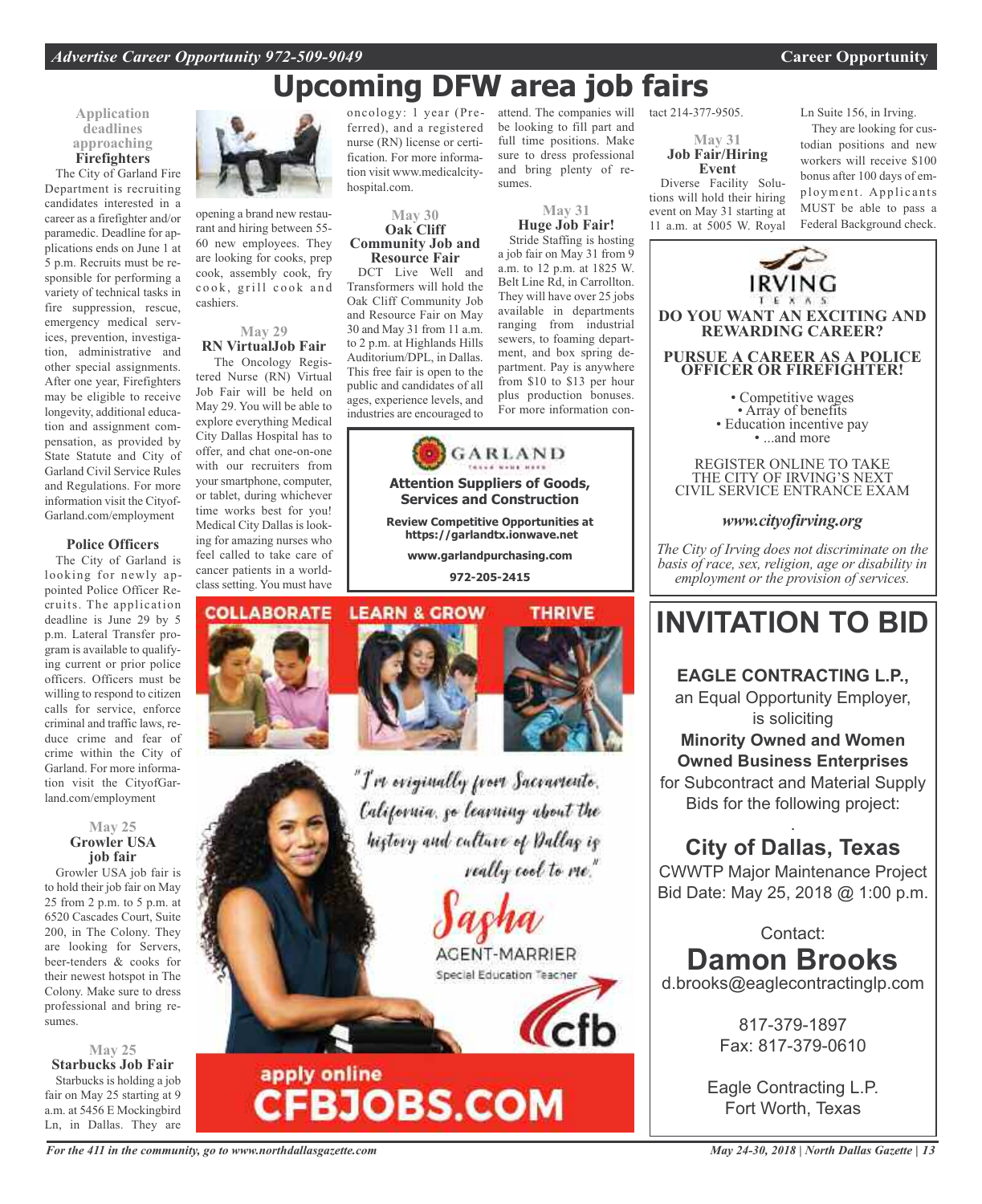#### **BETHEL BIBLE FELLOWSHIP, CARROLLTON (APLACE TO BELONG)**

*NOTICE: Pastor Woodson servesthe community by providing "Professional Therapy and Counseling Services" on a "Sliding Fee" scale. To schedule an appointment call the Pastoral Counseling Center at 972- 526-4525 or email the church at www.bethelbiblefelloswhip.org*

Discover Hope and Help for daily living; and, you don't have to be amemberto come. The Connect-2-Reflect (C2R) meetings are held in comfortable and relaxed homes, one in Carrollton and one in Plano, refreshments are served. Call the church for details.

#### **May 27, 9:45 a.m.**

You're invited to our "Prayer and Meditation" at 9:45 am. You will be blessed and inspired. You don't want to missthis as we celebrate service to God, our community and all mankind.

**May 30, 7 p.m.** Join usinWednesday's Prayer and Bible Study Class with Senior Pastor Woodson, Pastor Larry Gardner, Pastor Bernadette, and others conducting a new book study with "The Red Sea Rules" by Robert J. Morgan, 10 God-Given Strategies for Difficult Times, with supporting chapters and verses. Spiritual maturity is God's desire for you; it'sTime to Grow in theWord

Dr. Terrance Woodson, Senior Pastor 1944 E. Hebron Parkway Carrollton, TX 75007 972-492-4300 www.bethelbiblefelloswhip.o rg

of God.

#### **FELLOWSHIP CHRISTIAN CENTER CHURCH INALLEN "THE SHIP"**

 $\overline{\phantom{a}}$  ,  $\overline{\phantom{a}}$  ,  $\overline{\phantom{a}}$  ,  $\overline{\phantom{a}}$  ,  $\overline{\phantom{a}}$  ,  $\overline{\phantom{a}}$  ,  $\overline{\phantom{a}}$  ,  $\overline{\phantom{a}}$  ,  $\overline{\phantom{a}}$  ,  $\overline{\phantom{a}}$  ,  $\overline{\phantom{a}}$  ,  $\overline{\phantom{a}}$  ,  $\overline{\phantom{a}}$  ,  $\overline{\phantom{a}}$  ,  $\overline{\phantom{a}}$  ,  $\overline{\phantom{a}}$ 

**May 27, 9 a.m.** Join us in our Sunday Morning Services as we praise and worship God in the Joycie Turner Fellowship Hall, followed by our Worship Services; and bring someone with

you, you will be blessed. It's for our Friends and Family. You are special to us.

**May 30**

Join us in our Wednesday's 12 Noon-Day Live, Prayer and Bible Study class and/or our Wednesday Night Live, Prayer and Bible Study at 7 p.m. to learn more about God's Word. Be encouraged by God's plan for your maturity and His glory; and most of all; be prepared to grow.

Dr. W. L. Stafford, Sr., Ed. D. Senior Pastor 2450 KAvenue #300 Plano, TX 75074 972-379-3287 www.theship3c.org

 $\overline{\phantom{a}}$  ,  $\overline{\phantom{a}}$  ,  $\overline{\phantom{a}}$  ,  $\overline{\phantom{a}}$  ,  $\overline{\phantom{a}}$  ,  $\overline{\phantom{a}}$  ,  $\overline{\phantom{a}}$  ,  $\overline{\phantom{a}}$  ,  $\overline{\phantom{a}}$  ,  $\overline{\phantom{a}}$  ,  $\overline{\phantom{a}}$  ,  $\overline{\phantom{a}}$  ,  $\overline{\phantom{a}}$  ,  $\overline{\phantom{a}}$  ,  $\overline{\phantom{a}}$  ,  $\overline{\phantom{a}}$ 

#### **INSPIRING BODYOF CHRIST CHURCH, Let's Go Fishing! MATTHEW 4:19**

**May 25, 7 p.m.** All men are invited to Men's Ministry meeting each Friday night at 7 p.m., (IBOC promotes proactive male leadership.)

#### **May 27, 10 a.m.**

Every 4th Sunday is youth Sunday, all youth's are encouraged to join us and meet God in these exciting services. And, you are invited to our Baby Christening Service.

Don't forget to invite family and friends to this sacred event. And, you are invited to join us for our Morning Service as we celebrate of our Lord and Savior, Jesus Christ.

**May 28, 7 p.m.** Join us in Monday School as we grow in God's Word and learn what God has to say to us.

Pastor Rickie Rush 7701 S Westmoreland Road Dallas, TX 75237 972-372-4262 www.Ibocchurch.org

 $\mathcal{L}_\text{max}$  , we are the set of the set of the set of the set of the set of the set of the set of the set of the set of the set of the set of the set of the set of the set of the set of the set of the set of the set of

#### **MT. OLIVE CHURCH OFPLANO (MOCOP) (Uniting the Body of ChristAmong Nations)**

**May 27, 10 a.m.** Join us for Morning Worship Service as we praise and worship God for His Honor and His glory; and don't forget to comeback at 7 p.m. for our Brazilian Church.

### **May 30, 7 p.m.**

You're invited to our Wednesday's Bible Study class; you will learn what God has to say to us. Come to be encouraged by God's plan for your spiritual growth and His glory. Dr. Sam Fenceroy, PhD Senior Pastor and Pastor Gloria Fenceroy

300 Chisholm Place Plano, TX 75075 972-633-5511 www.mocop.org  $\overline{\phantom{a}}$  ,  $\overline{\phantom{a}}$  ,  $\overline{\phantom{a}}$  ,  $\overline{\phantom{a}}$  ,  $\overline{\phantom{a}}$  ,  $\overline{\phantom{a}}$  ,  $\overline{\phantom{a}}$  ,  $\overline{\phantom{a}}$  ,  $\overline{\phantom{a}}$  ,  $\overline{\phantom{a}}$  ,  $\overline{\phantom{a}}$  ,  $\overline{\phantom{a}}$  ,  $\overline{\phantom{a}}$  ,  $\overline{\phantom{a}}$  ,  $\overline{\phantom{a}}$  ,  $\overline{\phantom{a}}$ 

#### **NEW MOUNT ZION BAPTIST CHURCH (Abiding in Christ)**

**May 27, 7 a.m.** Join us for our Early Service or our Morning Worship Service as we praise and worship God, you will be blessed.

**May 30, 7 p.m.** Join us at our Wednesday's Intercessory as we pray to God for others. Call the church for details for details.

Dr. Tommy L. Brown, Ed. D. Senior Pastor 9550 Shepherd Road Dallas, TX 75243 214-341-6459 nmzbcofdallas@aol.com  $\mathcal{L}_\text{max}$  , where  $\mathcal{L}_\text{max}$  and  $\mathcal{L}_\text{max}$ 

#### **SHILOH MBC IN PLANO (WHERE COMMUNITY BECOMES FAMILY)**

Come and connect to God through Shiloh; grow in Christ through the study of God's Word; and Serve God through service to each other and to the world. John 12:26.

#### See CHURCH, Page 15

Investors Liquidation Sale: **Laurel Land Cemetery Burial Plot For Sale (one space) Section # 3, Space # 15, Lot # 20**



Laurel Land Cemetery charges for cost of single Plot: \$3995.00 Discount Amount, if you act right away: <\$1745.00> (your savings) Your Cost: \$2250.00

> **Call Today! 972.432.5219** (leave message,if no answer)

### 469.449.9833 Kedra A. Flowers CPA PC www.IRSsafe.com

### **Paid Internship opportunity for writers, college students in the Dallas Area**

The *North Dallas Gazette* has an internship

position available. The goal is to provide students and aspiring writers an opportunity to gain published clips, experience and professional feedback. The position is for up



to 20 hours a week at \$8.00 per hour. Applicants must have reliable transportation.

**Send resume and writing samples to: businessoffice@northdallasgazette.com**

NDG now has a "Special Advertising Package" for churches and non-profit organizations that need to let the community know about your Special Event.

### Opportunity You Can Measure...

### **Church Events**

- Church Anniversary
- Pastor's Anniversary
- Women's Day
- Men's Day

### **Non-Profit Org. Events**

- Fundraisers
- (Concerts)
- Special Events
- (Personal or Community)

### Special Rate \$199

(Black & White, per insertion) Ad size - 4.905"x 6"(Quarter Page, B&W) (NOTE: Color Ad \$75 extra per inserion) Production disclaimer - NDG ad meake-ready is not included in promotion. Layout/production of "copy ready"ad will be a nominal extra cost. E-mail ad copy to: Marketing@NorthDallasGazette.com or call our Marketing Department today! 972-509-9049



### **Church Happenings www.NorthDallasGazette.com**

**IRS Problems?** 

Call Kedra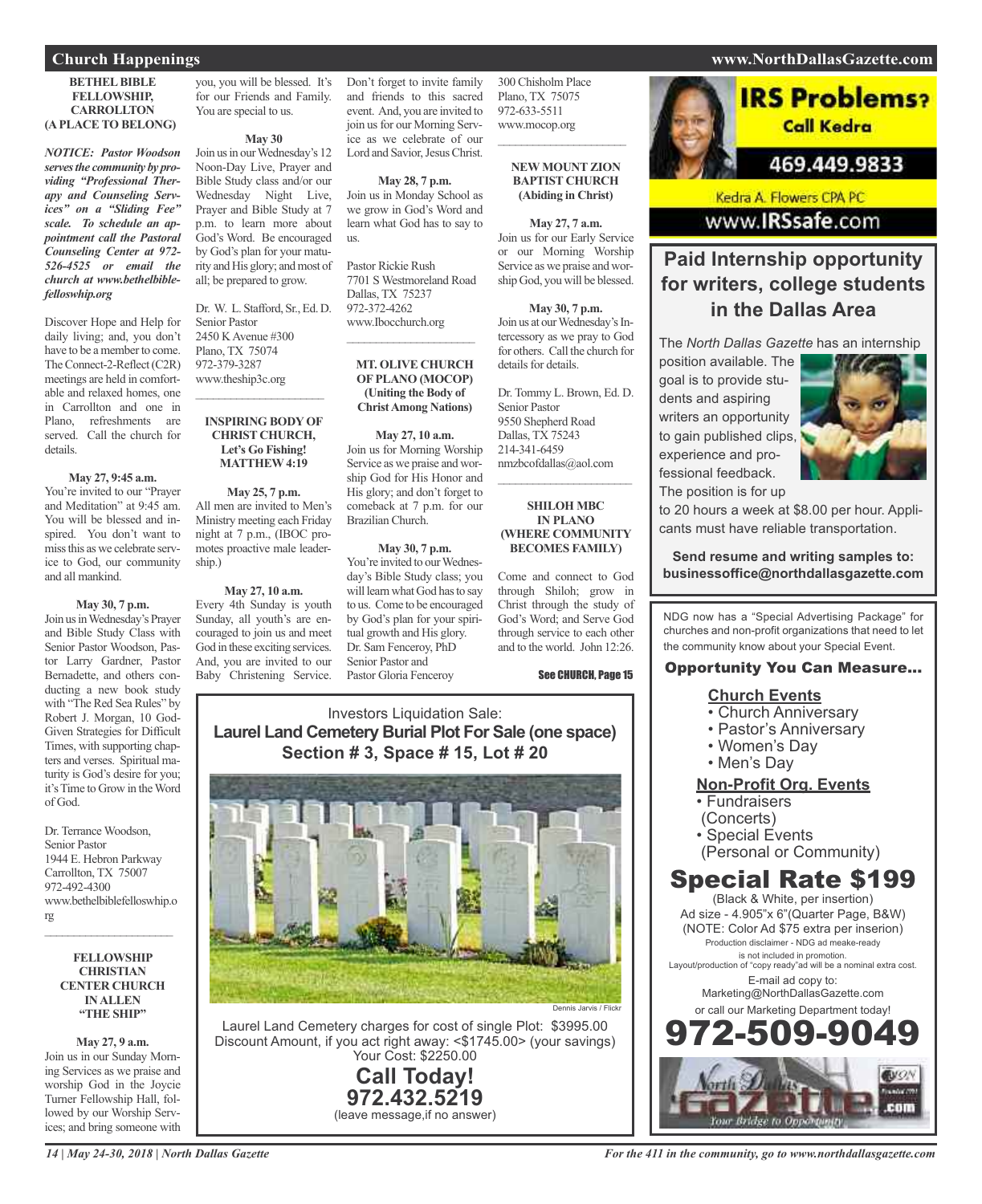

*Send email to: businessoffice@ northdallasgazette.com to sign up for Sister Tarpley's weekly electronic newsletter.*

*"These were the chiefs among Esau's descendants: The sons of Eliphaz the firstborn of Esau: Chiefs Teman, Omar, Zepho and Kenaz."*

- Genesis 36:15

God was big on giving meaning to names. Names often were specific indicators of God's plans and purposes for that individual. A young boy grew up as Moses' servant. His Hebrew name, Hoshea, means

"salvation." As the lad grew, Moses could see that he had a "different spirit" from the rest of the Hebrew men. He was selected to be one of the 12 men whom Moses chose to spy out the land of Canaan.

Before the expedition, Hoshea was given a new name by Moses - Joshua, which means "the Lord saves." Joshua became the new leader of Israel who would lead them into the Promised Land. He would, in fact, save an entire nation.

A story is told of a man whose journey in life, he learned that God gave him a name that had something to do with his future call from

### **CHURCH,** continued from Page <sup>14</sup>

**May 27, 8 and 11 a.m. Worship Services**

Ladies and gentlemen, mark your calendars, our annual Women's Day Celebration will be during Worship Services. This year's theme Is "Under Construction… God at Work".

### **May 30, 7 p.m.**

You're invited to our Wednesday's Bible Study to learn more about God's Word. Come and be encouraged by God's plan for your maturity and growth; it's all for His glory and His honor. We are, "Growing in Christ through the study of His Word."

**June 4th – 8th** You are invited to our Vacation Bible School. This year's

theme is "Jesus the Kingdom Builder". VBS is open to ages 3 – Adult. You can register online or in person. Ask an usher for details or call the church at 972-423-6695.

Our church ministries offer opportunities for motivation and growth; join us and see. Be blessed of the Lord.

Dr. Isaiah Joshua, Jr. Senior Pastor 920 E. 14th Street Plano, TX 75074 972-423-6695 www.smbcplano.org





**Calling by name**

Him. He was 44 years old and had just gone through two of the most difficult years of his life. During that time, God brought a man into his life who disciple him in areas where he had never been trained. He discovered many new spiritual truths about himself and other Christians in his workplace.

He came to identify with the struggles of Esau and Joseph in their desire to un-



*Dallas Baptist University 2018 graduate Kiersten Darlene Goff with uncle and aunt, James and Betsy Goff Power from North Carolina on May 11th.*



derstand their birthrights. He began to write about these discoveries to help other workplace believers understand their own callings through business. One morning on a weekend getaway in the mountains, his friend looked at him and said, "Do you know the meaning of 'Omar'?"

Omar was his first name. His real name was Omar Smallwood Hillman III. Dr.



Startled by his assertion, that night he looked up the name of "Omar" on a computer program. Here is what he found:

In fact, he was shocked that he had just completed 300 pages of material on the

relationship of Christian businessmen to the life of Esau. His friend quickly concluded that God had called him to free Christian businessmen and women from the "Esau life." And He had allowed him to receive a name that related to the person of Esau. He said that it was the closest thing to a burning bush experience he had ever had received. He wondered if God could be that personal with us. Matthew 10:30 tells us God knows the very hairs of our head. What is the meaning of your name?







Īsiah Joshua, Jr. Fustor

SMBC: A church Focused on Excellence while Teaching the Word. Preaching the Gospel, Reaching the World

Worship Times: 8 and 11 a.m. Sunday School: 9:45 a.m. Mid-week: Wednesday at 7:00 p.m. Youth Church: Every 3rd, 4th, and 5th Sunday at 10:45 a.m. AWANA: Wednesday at 6:30 p.m. Contact Information: 972-423-6695 www.smbcplano.org

*For the 411 in the community, go to www.northdallasgazette.com*